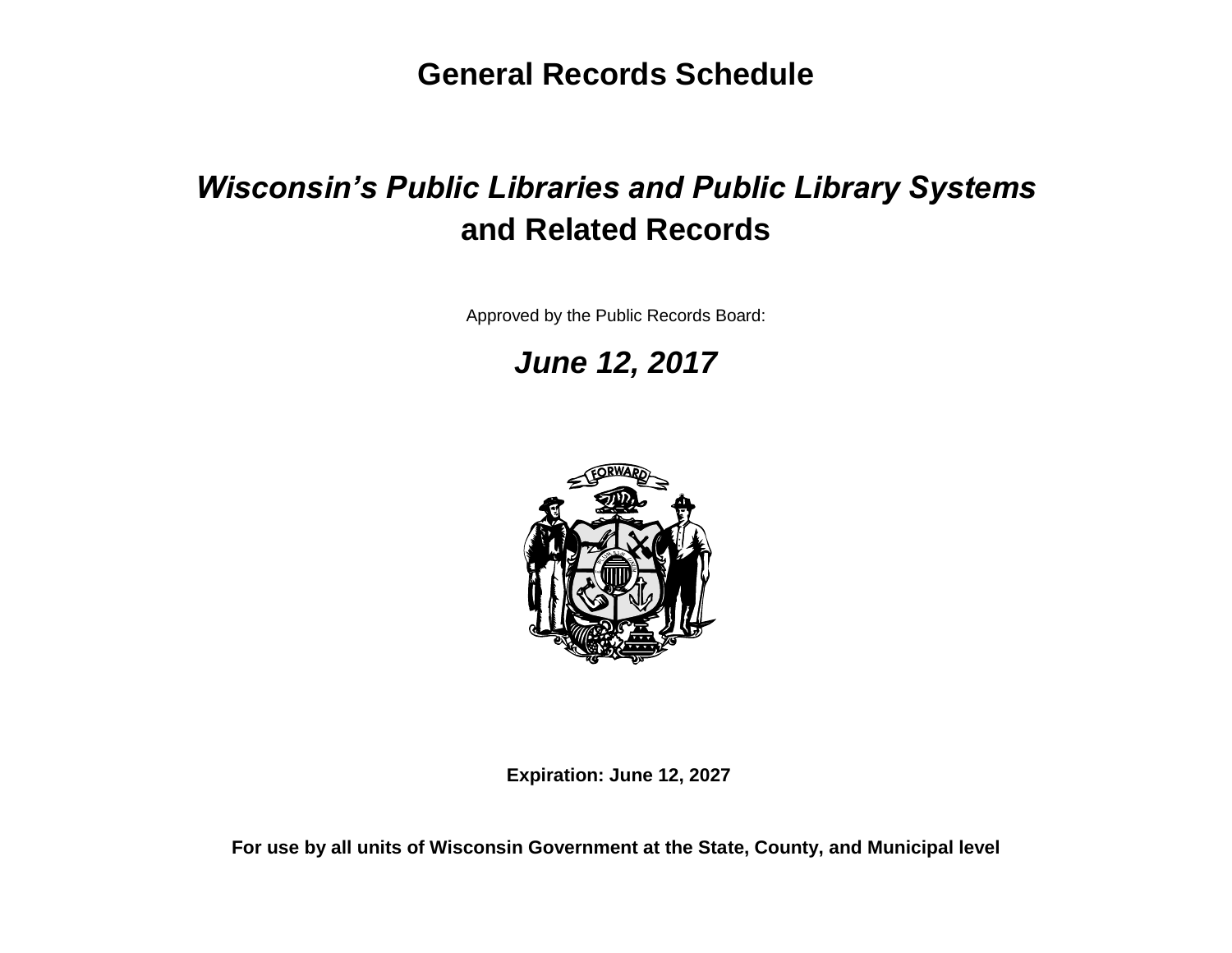# **I. Scope**

This schedule governs the records retention obligations of state agencies pursuant to [Wis. Stat. § 16.61,](http://docs.legis.wisconsin.gov/statutes/statutes/16/III/61) and applies to "public records" as defined in [Wis. Stat. § 16.61\(2\)\(b\).](http://docs.legis.wisconsin.gov/statutes/statutes/16/III/61/2/b) These "public records" are referred to as "records" in this schedule.

This schedule covers records which most state agencies, including the University of Wisconsin System Administration, the University of Wisconsin Institutions, all Wisconsin counties, municipalities and other units of local government create and use in the operation of public libraries and public library systems. The schedule is applicable to all records regardless of format or media.

This general schedule may *not* include records which are unique to the mission of a single government unit. Records that are unique to the mission of a specific government unit require a separate Records Disposition Authorization (RDA). The department or institution is responsible for creating a RDA that must be submitted to, and approved by, the [Public Records Board \(PRB\).](http://publicrecordsboard.wi.gov/)

See the [Introduction to General Records Schedules](http://publicrecordsboard.wi.gov/docview.asp?docid=16116&locid=165) for additional information about how to use this schedule. In particular please review the restrictions on conditions that might preclude the authorized destruction of documents in the normal course of business including open records requests, ongoing legal holds, or audits currently underway or known to be planned.

This schedule goes into effect upon final approval by the Public Records Board.

### **Historical Records – Notification to State Historical Society**

To adopt this General Records Schedule, complete and submit form PRB-002, [Notification of General Records Schedule Adoption.](http://publicrecordsboard.wi.gov/docview.asp?docid=15860&locid=165) If a library adopts the schedule, the Notification of Adoption Form provides a "blanket" waiver of the 60-day notice to the Historical Society in compliance with [Wis. Stat. § 19.21.](https://docs.legis.wisconsin.gov/document/statutes/19.21) Unless the Historical Society informs the library otherwise, the library may begin record destruction upon acknowledgment of receipt of the form from the Historical Society.

Notice to the State Historical Society is required for any record not listed in this schedule.

# **II. Records Format**

Records covered in this schedule may be in paper, electronic, or other formats. Electronic format examples include those created or transmitted via e-mail, data contained in database systems, and tapes/cartridges. To safeguard the information contained in records maintained *exclusively* in electronic format, agencies must meet the standards and requirements for the management of electronic records outlined in [Wis.](http://publicrecordsboard.wi.gov/docview.asp?docid=15970&locid=165) Admin. Code ch. Admin 12*.*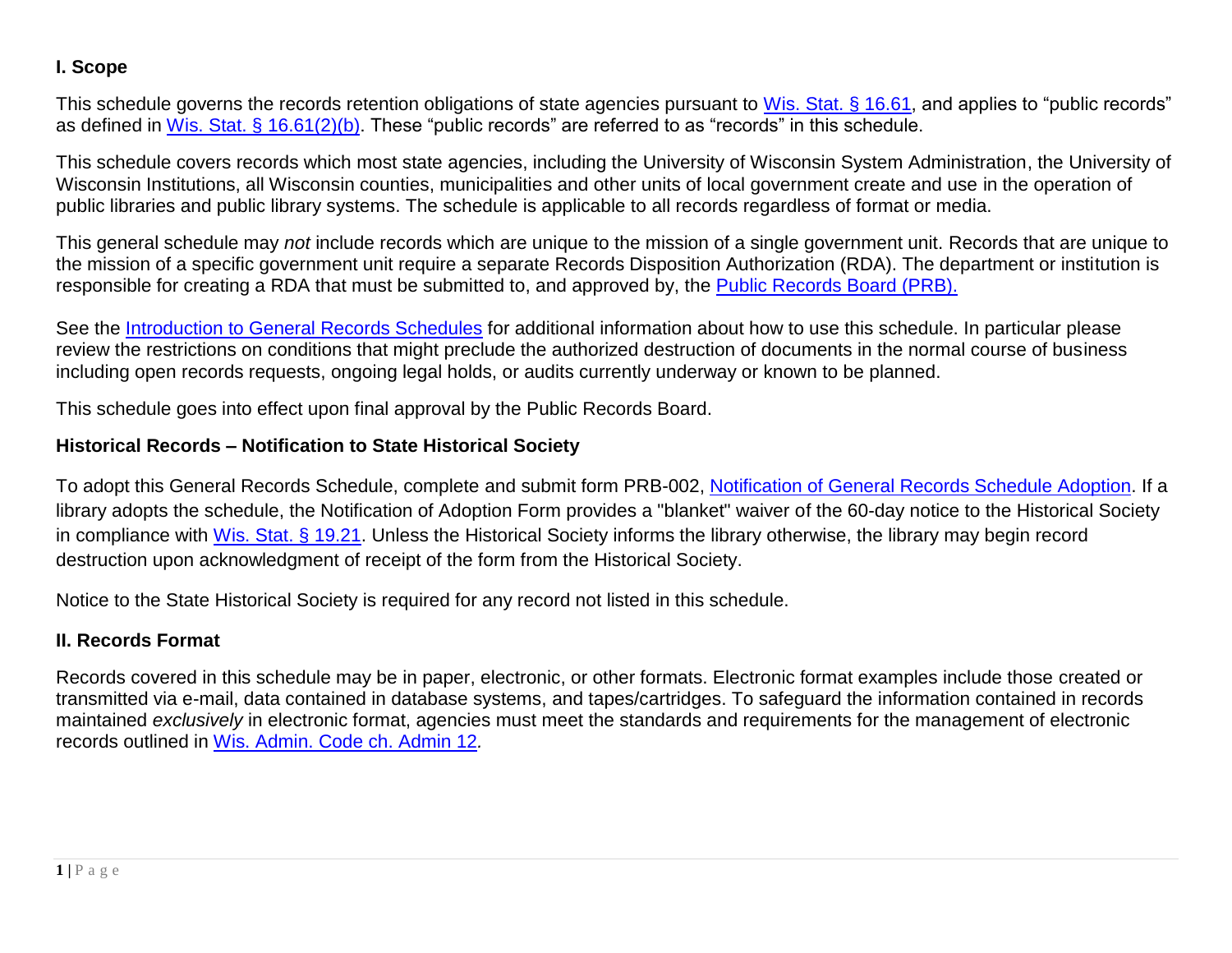### **III. Personally Identifiable Information**

Wisconsin law requires authorities to specifically identify certain record series within a general records schedule that contain Personally Identifiable Information (PII). Wisconsin [Stat. § 19.62\(5\)](http://docs.legis.wi.gov/statutes/statutes/19/IV/62/5) defines PII broadly as "information that can be associated with a particular individual through one or more identifiers or other information or circumstances." Despite this broad definition, Wis. Stat. §  $16.61(3)(u)(2)$ , requires that record series within a schedule containing the following types of PII need not be identified as such: a) the results of certain computer matching programs; b) mailing lists; c) telephone or e-mail directories; d) record series pertaining exclusively to agency employees; and e) record series that contains PII incidental to the primary purpose for which the records series was created, and f) those relating to state agency procurement or budgeting. If in doubt as to whether a specific record series contains PII, check with your agency legal counsel.

Information about identity theft and information security is available at [http://itsecurity.wi.gov/.](http://itsecurity.wi.gov/)

### **IV. Confidentiality of Records**

Most records are not confidential and are open to public disclosure, however, there are exceptions. This GRS will identify any record series that may contain information required by law to be kept confidential or specifically required to be protected from public access, identifying the state or federal statute, administrative rule, or other legal authority that so requires. If in doubt as to whether or not a specific record, or content in that record, is confidential, check with your agency legal counsel. A record series should be identified as confidential even if not all records in the series contain confidential information and not all parts of records covered by the series are confidential.

# **V. Superseded Record Series**

"Superseded" means that a new record series or RDA number has been used to cover records that were previously identified differently. The last column in the following GRS table titled "Previous RDA Number (if applicable)" provides a cross walk between new and any superseded RDA numbers. When revising a GRS, an attempt is made to retain the previous RDA number, providing the underlying records remain the same.

# **VI. Related Records**

The "Related Records Series" section provides information on other record series in approved GRSs which may relate to the broader functional area of this GRS. These record series are listed to facilitate a more complete understanding of all the record series within the broad scope of this function of government. It may not however contain a complete listing of all records series used within your agency for these types of business records. See the "Related Records Series" section included in this document.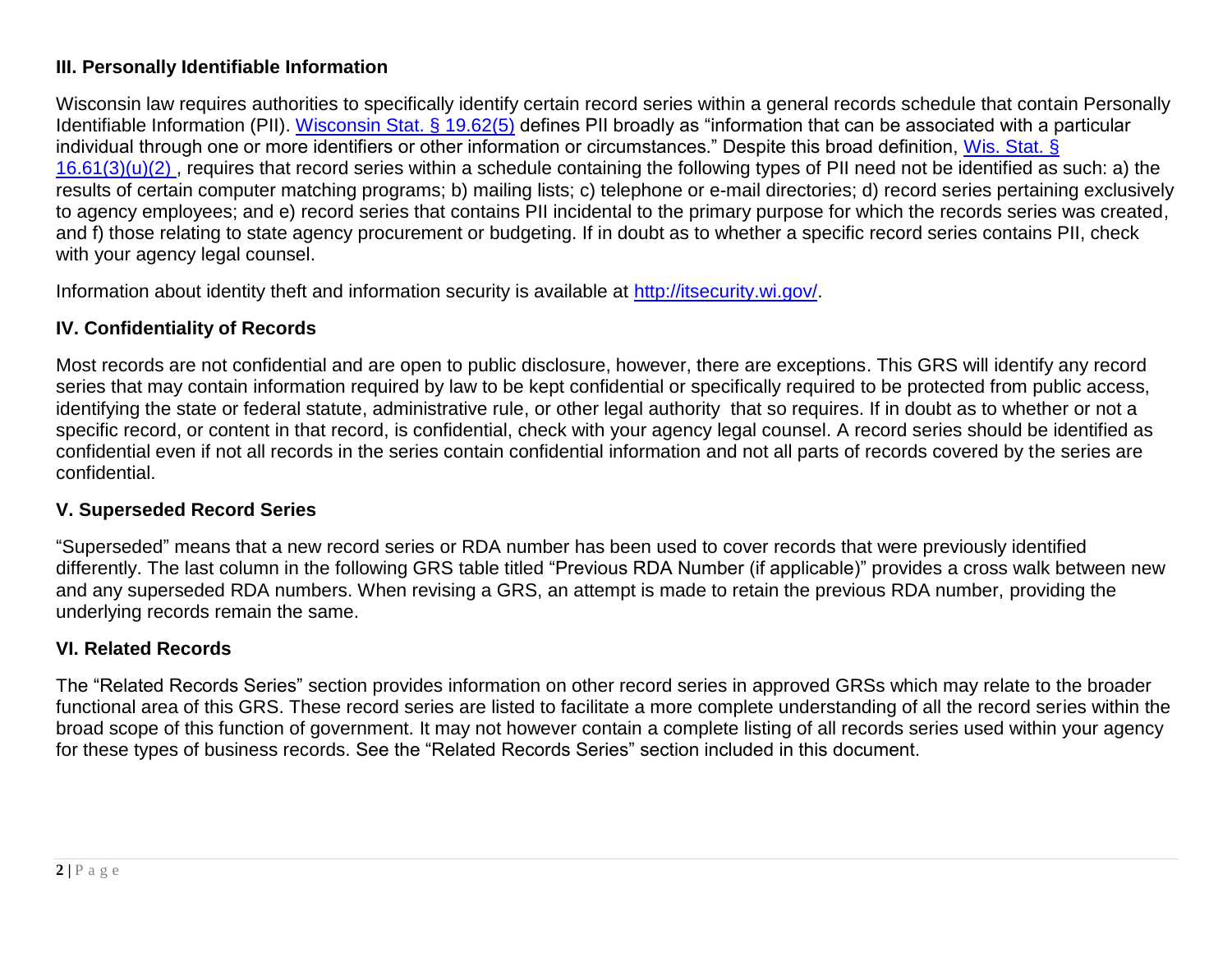# **VII. Closed Record Series**

When revising a GRS it is common for some previously included record series to be closed. The "Closed Series" section lists series containing records that are no longer created, nor are they expected to be in the future. See the "Closed Series" section included in this document.

#### **VIII. Revision History**

See the "Revision History" section for a listing of changes to this GRS.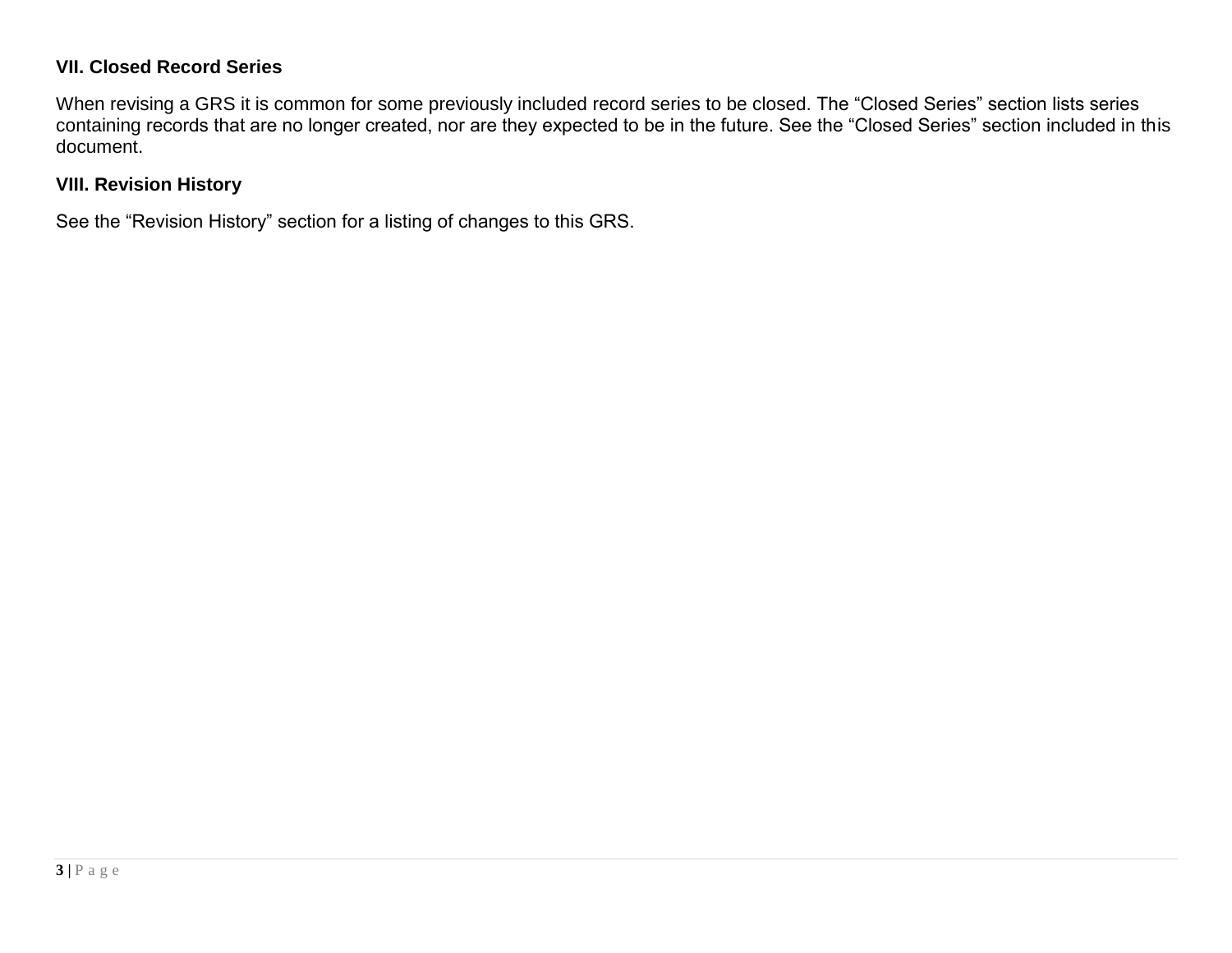| <b>RDA</b><br><b>Number</b> | <b>Record Series</b><br><b>Title</b>                 | <b>Series Description</b>                                                                          | PII<br>(See III.<br>above) | <b>Confidential</b><br>(See IV. above)      | <b>Minimum</b><br><b>Retention</b><br>and<br><b>Disposition</b> | <b>Event</b><br><b>Description</b>                                      | Examples/<br><b>Notes</b>                                                                                                                                                                                | <b>Previous</b><br><b>RDA Number</b><br>(if applicable) |
|-----------------------------|------------------------------------------------------|----------------------------------------------------------------------------------------------------|----------------------------|---------------------------------------------|-----------------------------------------------------------------|-------------------------------------------------------------------------|----------------------------------------------------------------------------------------------------------------------------------------------------------------------------------------------------------|---------------------------------------------------------|
|                             |                                                      | <b>Board / Governing Body Materials for Libraries &amp; Systems</b>                                |                            |                                             |                                                                 |                                                                         | *Prior to destroying any records, review instructions in Scope section above.                                                                                                                            |                                                         |
| 001                         | <b>Bylaws</b>                                        | Bylaws of the public<br>library or public<br>library system.                                       | <b>No</b>                  | <b>No</b>                                   | <b>Event and</b><br>destroy                                     | Event is<br>superseded                                                  | Bylaws created and<br>amended by the Board<br>to establish the<br>structure and<br>responsibilities of the<br>board, and the manner<br>in which the library will<br>meet its regulatory<br>requirements. |                                                         |
| 002                         | <b>Annual Reports</b>                                | Annual reports<br>documenting the<br>library's services and<br>finances over the<br>previous year. | <b>No</b>                  | <b>No</b>                                   | $Event + 2$<br>years and<br>destroy                             | Event is date<br>the report is<br>submitted to<br>DPI.                  | These reports are<br>submitted to the Board<br>&/or Municipality and to<br>DPI per Wis. Stat. ch.<br>$43.58(6)(a)$ .                                                                                     | 003; 004                                                |
| <b>Administrative Files</b> |                                                      | *Prior to destroying any records, review instructions in Scope section above.                      |                            |                                             |                                                                 |                                                                         |                                                                                                                                                                                                          |                                                         |
| 003                         | Donor Files -<br><b>Monetary</b><br><b>Donations</b> | Information about<br>monetary donations<br>to the library and/or<br>archives.                      | Yes                        | May contain,<br>Wis. Stat. §<br>43.58(7)(a) | $Event + 5$<br>years and<br>destroy<br>confidential             | Event is when<br>the library<br>acknowledges<br>receipt of<br>donation. | May include receipts<br>for donations, letters of<br>acknowledgment, and<br>supporting<br>documentation.                                                                                                 | 012                                                     |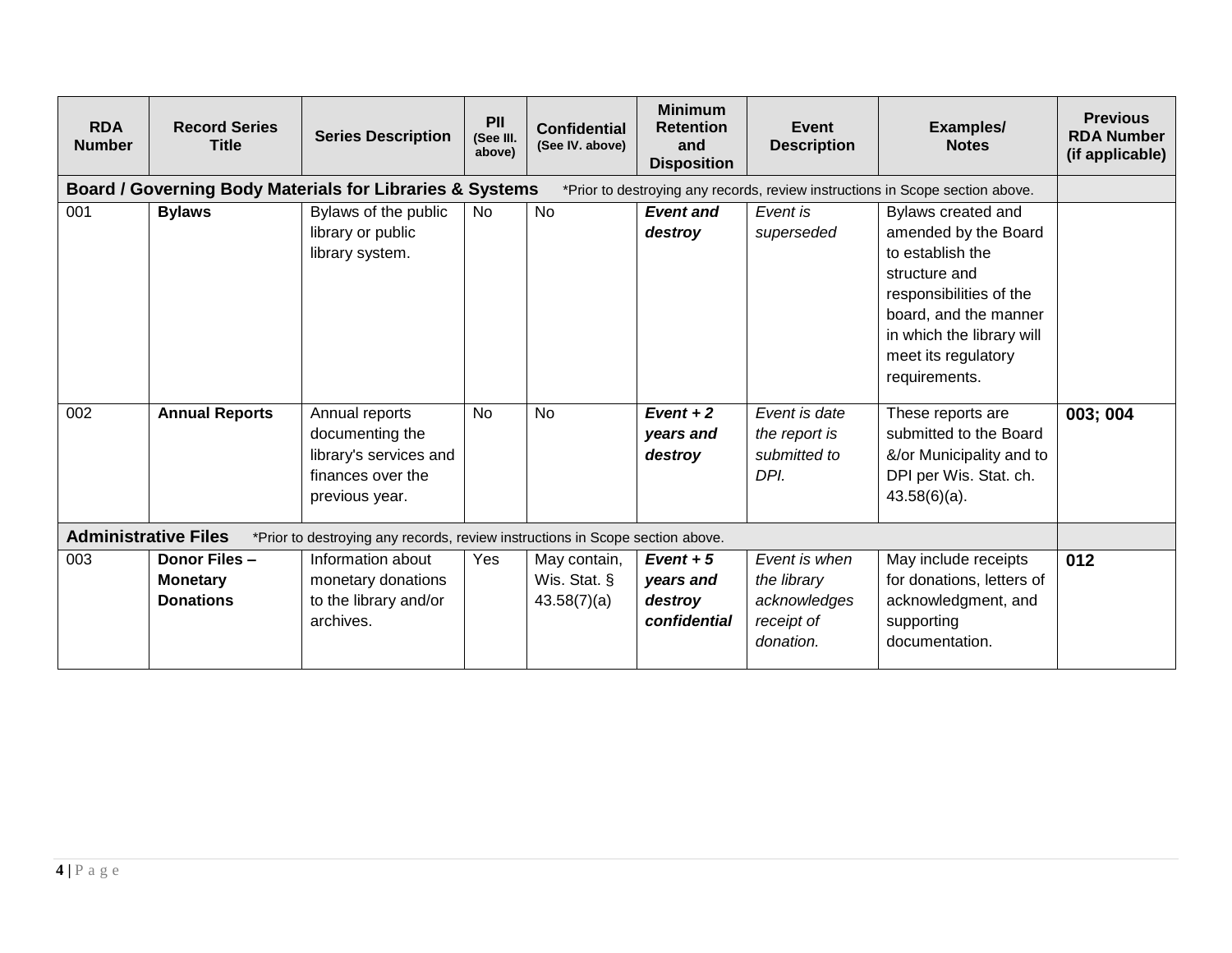| <b>RDA</b><br><b>Number</b> | <b>Record Series</b><br><b>Title</b>                                    | <b>Series Description</b>                                                                                                                                                                      | PII<br>(See III.<br>above) | <b>Confidential</b><br>(See IV. above)      | <b>Minimum</b><br><b>Retention</b><br>and<br><b>Disposition</b> | <b>Event</b><br><b>Description</b>                                                                                 | Examples/<br><b>Notes</b>                                                                                                                                                           | <b>Previous</b><br><b>RDA Number</b><br>(if applicable) |
|-----------------------------|-------------------------------------------------------------------------|------------------------------------------------------------------------------------------------------------------------------------------------------------------------------------------------|----------------------------|---------------------------------------------|-----------------------------------------------------------------|--------------------------------------------------------------------------------------------------------------------|-------------------------------------------------------------------------------------------------------------------------------------------------------------------------------------|---------------------------------------------------------|
| 004                         | Donor Files -<br><b>Property</b><br><b>Donations</b>                    | Information about<br>donors of property<br>(such as artwork,<br>furniture, computers,<br>etc.) to the library<br>and/or archives.                                                              | Yes                        | May contain,<br>Wis. Stat. §<br>43.58(7)(a) | $Event + 5$<br>years and<br>destroy<br>confidential             | Event is when<br>item is no longer<br>in library's<br>possession or<br>conditions of<br>contract have<br>been met. | May include signed<br>deed of gift forms,<br>receipts for donations,<br>letters of<br>acknowledgment,<br>contracts stating terms<br>of donation and<br>supporting<br>documentation. | 013; 115                                                |
| 005                         | <b>Patron Incident</b><br>and Disciplinary<br><b>Files</b>              | Records regarding<br>patrons who have<br>received disciplinary<br>action or prohibitory<br>sanctions.                                                                                          | Yes                        | Yes, Wis.<br>Stat. §<br>43.30(1m)           | $Event + 5$<br>years and<br>destroy<br>confidential             | Event is the<br>date of the<br>incident or rule<br>violation.                                                      | May consist of letters<br>sent to patrons<br>describing the<br>unacceptable activity<br>and the prohibitions on<br>patron privileges.                                               | 016                                                     |
| 006                         | <b>Purchase Request</b>                                                 | Requests from<br>library patrons<br>requesting items to<br>be added to the<br>library collection.                                                                                              | Yes                        | Yes, Wis.<br>Stat. §<br>43.30(1m)           | $Event + 1$<br>year and<br>destroy<br>confidential              | Event is<br>decision made<br>regarding<br>requested item.                                                          |                                                                                                                                                                                     | 017                                                     |
| 007                         | <b>Request for</b><br>Reconsideration<br>of Library<br><b>Materials</b> | Suggestions<br>received from a<br>patron or patrons<br>asking the library to<br>discard or reclassify<br>a specific item in the<br>collection, the<br>library's response<br>and action if any. | Yes                        | $\overline{N}$                              | $Event + 6$<br>years and<br>destroy<br>confidential             | Event is date<br>decision is<br>made by the<br>library.                                                            |                                                                                                                                                                                     | 019                                                     |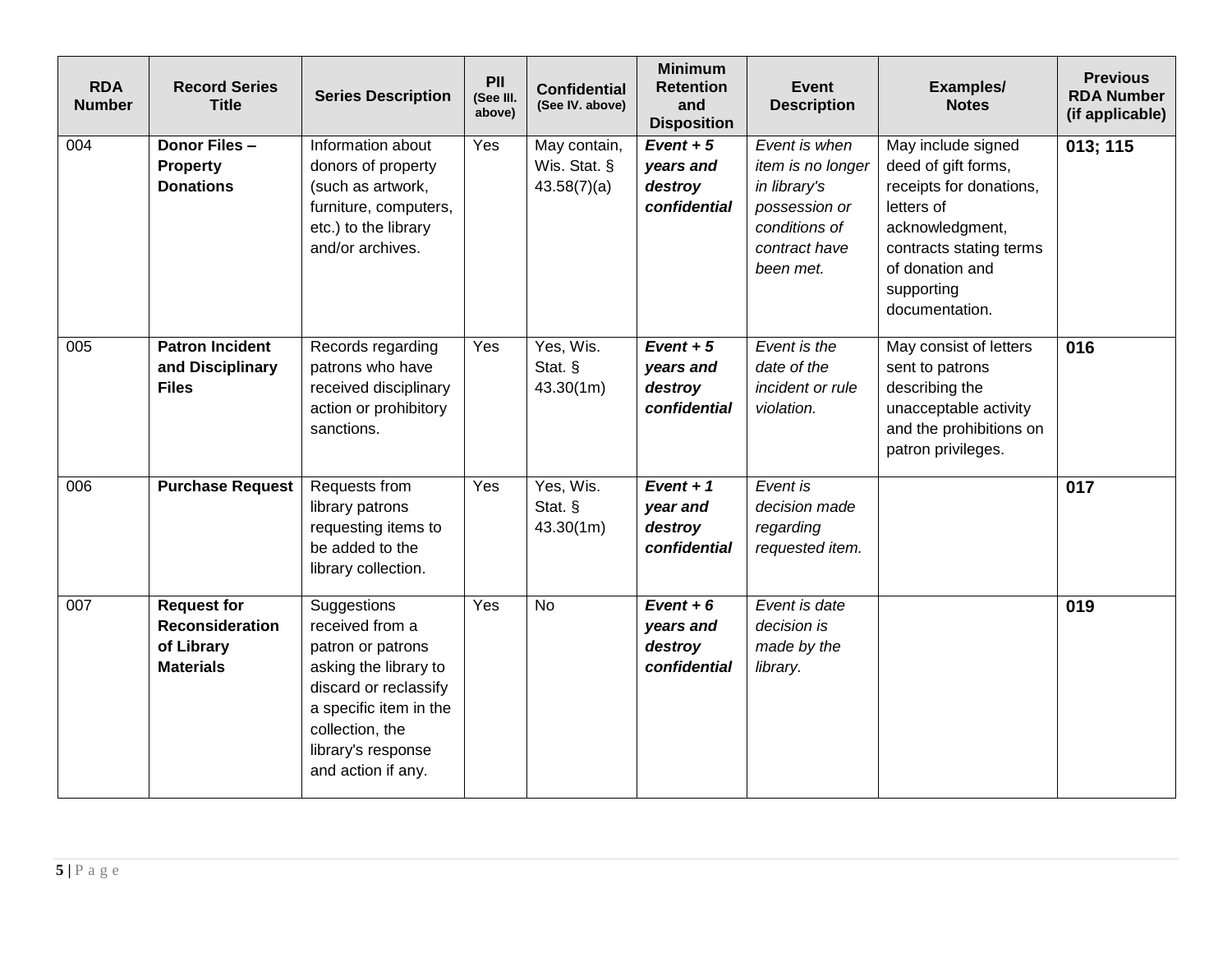| <b>RDA</b><br><b>Number</b> | <b>Record Series</b><br><b>Title</b> | <b>Series Description</b>                                                               | PII<br>(See III.<br>above) | <b>Confidential</b><br>(See IV. above) | <b>Minimum</b><br><b>Retention</b><br>and<br><b>Disposition</b> | <b>Event</b><br><b>Description</b>                                  | Examples/<br><b>Notes</b>                                                                                                                                                                                                                           | <b>Previous</b><br><b>RDA Number</b><br>(if applicable) |
|-----------------------------|--------------------------------------|-----------------------------------------------------------------------------------------|----------------------------|----------------------------------------|-----------------------------------------------------------------|---------------------------------------------------------------------|-----------------------------------------------------------------------------------------------------------------------------------------------------------------------------------------------------------------------------------------------------|---------------------------------------------------------|
| 008                         | <b>Legal Opinions</b>                | Correspondence<br>with the attorney<br>who provided legal<br>counsel to the<br>library. | Yes                        | Yes, Wis.<br>Stat. §<br>905.03         | $Event + 5$<br>years and<br>destroy<br>confidential             | Event is date<br>superseded or<br>opinion is no<br>longer relevant. | These records may be<br>covered by attorney-<br>client confidentiality.                                                                                                                                                                             | 025                                                     |
| 009                         | <b>Litigation Files</b>              | Records<br>documenting any<br>litigation to which the<br>library is a party.            | Yes                        | Yes, Wis.<br>Stat. §<br>905.03         | $Event + 5$<br>years and<br>destroy<br>confidential             | Event is date<br>case is closed<br>and appeals<br>exhausted.        | These records may be<br>covered by attorney-<br>client confidentiality.<br>May include<br>depositions,<br>transcripts, decisions,<br>correspondence, data,<br>exhibits, research<br>materials, reports,<br>press releases, media<br>clippings, etc. | 026                                                     |
| $\overline{010}$            | <b>Accident Reports</b><br>/ Claims  | Records pertaining<br>to any incidents on<br>the library premises<br>by non-employees.  | Yes                        | $\overline{N}$                         | $Event + 7$<br>years and<br>destroy<br>confidential             | Event is the<br>date of the<br>reported<br>incident.                | May include related<br>information, such as<br>witness statements,<br>medical information,<br>legal counsel, or<br>subsequent claims.                                                                                                               | 015                                                     |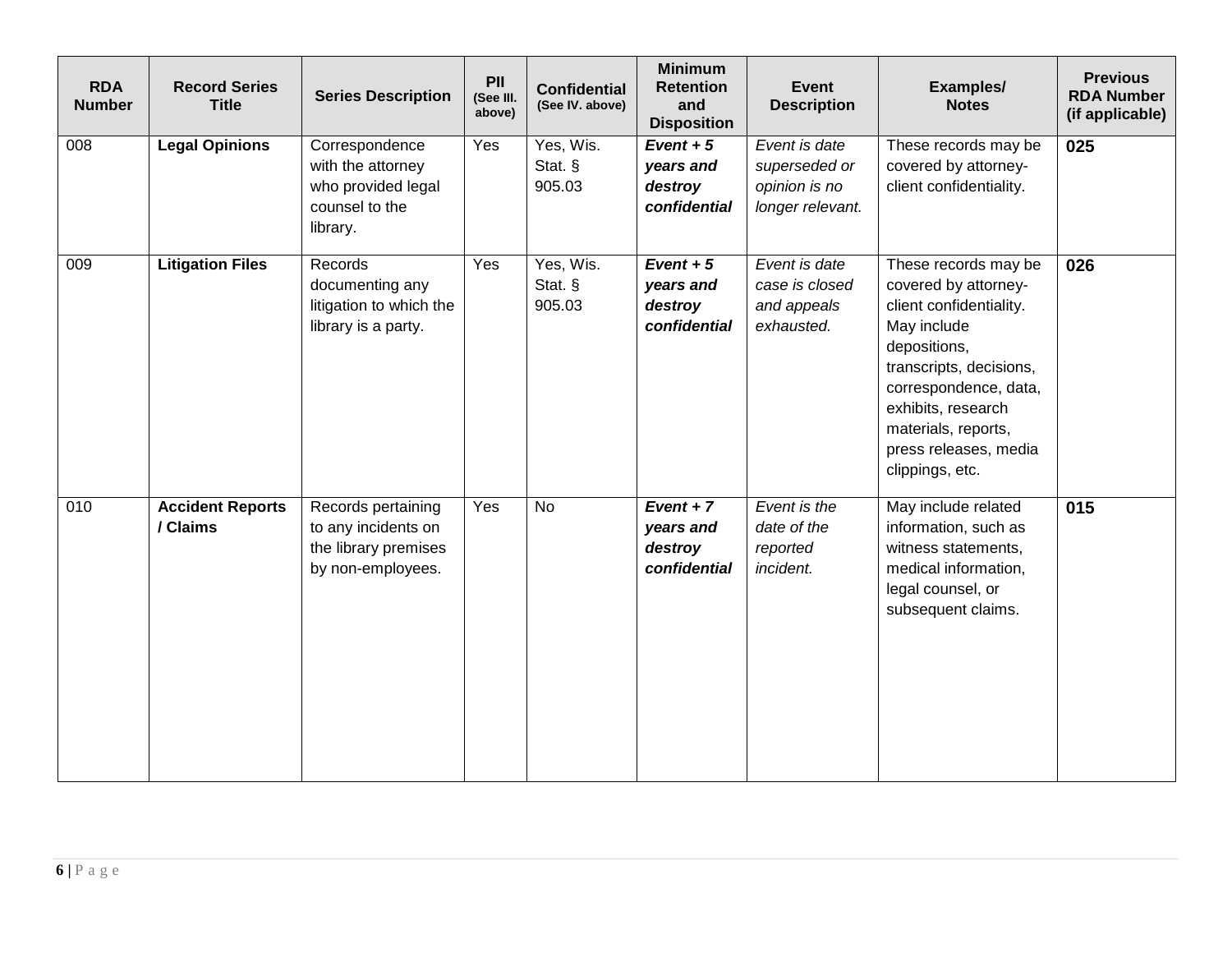| <b>RDA</b><br><b>Number</b> | <b>Record Series</b><br><b>Title</b>                              | <b>Series Description</b>                                                                                                | PII<br>(See III.<br>above) | <b>Confidential</b><br>(See IV. above) | <b>Minimum</b><br><b>Retention</b><br>and<br><b>Disposition</b> | <b>Event</b><br><b>Description</b>                                                | Examples/<br><b>Notes</b>                                                                                                                                                                                                                     | <b>Previous</b><br><b>RDA Number</b><br>(if applicable) |
|-----------------------------|-------------------------------------------------------------------|--------------------------------------------------------------------------------------------------------------------------|----------------------------|----------------------------------------|-----------------------------------------------------------------|-----------------------------------------------------------------------------------|-----------------------------------------------------------------------------------------------------------------------------------------------------------------------------------------------------------------------------------------------|---------------------------------------------------------|
| <b>Financial Materials</b>  |                                                                   | *Prior to destroying any records, review instructions in Scope section above.                                            |                            |                                        |                                                                 |                                                                                   |                                                                                                                                                                                                                                               |                                                         |
| 011                         | <b>Budget Records</b>                                             | Records used to<br>prepare the library's<br>budget.                                                                      | <b>No</b>                  | No                                     | <b>Fiscal year</b><br>$+6$ years<br>and destroy                 |                                                                                   | May include planning<br>materials, such as<br>current budget and<br>financial reports,<br>projections of revenue,<br>expenses (materials,<br>services, marketing,<br>IT), and fixed costs,<br>and requests by each<br>department for funding. | 028; 029                                                |
| 012                         | <b>Annual Inventory</b><br>and Depreciation<br><b>Schedules</b>   | Records listing all<br>major library<br>property, electronic<br>equipment and its<br>book/materials<br>value.            | <b>No</b>                  | <b>No</b>                              | <b>Fiscal year</b><br>$+5$ years<br>and destroy                 |                                                                                   | Items remain on the<br>inventory until their<br>active life has elapsed.                                                                                                                                                                      | 042                                                     |
|                             |                                                                   | Integrated Library System, Interlibrary Loan & Information Technology                                                    |                            |                                        |                                                                 |                                                                                   | *Prior to destroying any records, review instructions in Scope section above.                                                                                                                                                                 |                                                         |
| 013                         | <b>Bibliographic</b><br><b>Records and</b><br><b>Finding Aids</b> | <b>Basic information</b><br>about each title in<br>the library collection<br>and/or items in the<br>archival collection. | <b>No</b>                  | <b>No</b>                              | <b>Event and</b><br>destroy                                     | Event is when<br><i>item is</i><br>withdrawn from<br>the library's<br>collection. | Records are<br>maintained in a card<br>catalog system and<br>shelf list, or<br>electronically in an ILS.                                                                                                                                      | 87; 118                                                 |
| 014                         | <b>Item Level Record</b>                                          | Records<br>documenting each<br>individual copy of<br>any title or item<br>within the collection.                         | <b>No</b>                  | <b>No</b>                              | <b>Event and</b><br>destroy                                     | Event is when<br><i>item is</i><br>withdrawn from<br>the library's<br>collection. | Record consists of<br>links to a bibliographic<br>record, plus the copy<br>number, location, and<br>availability.                                                                                                                             | 088                                                     |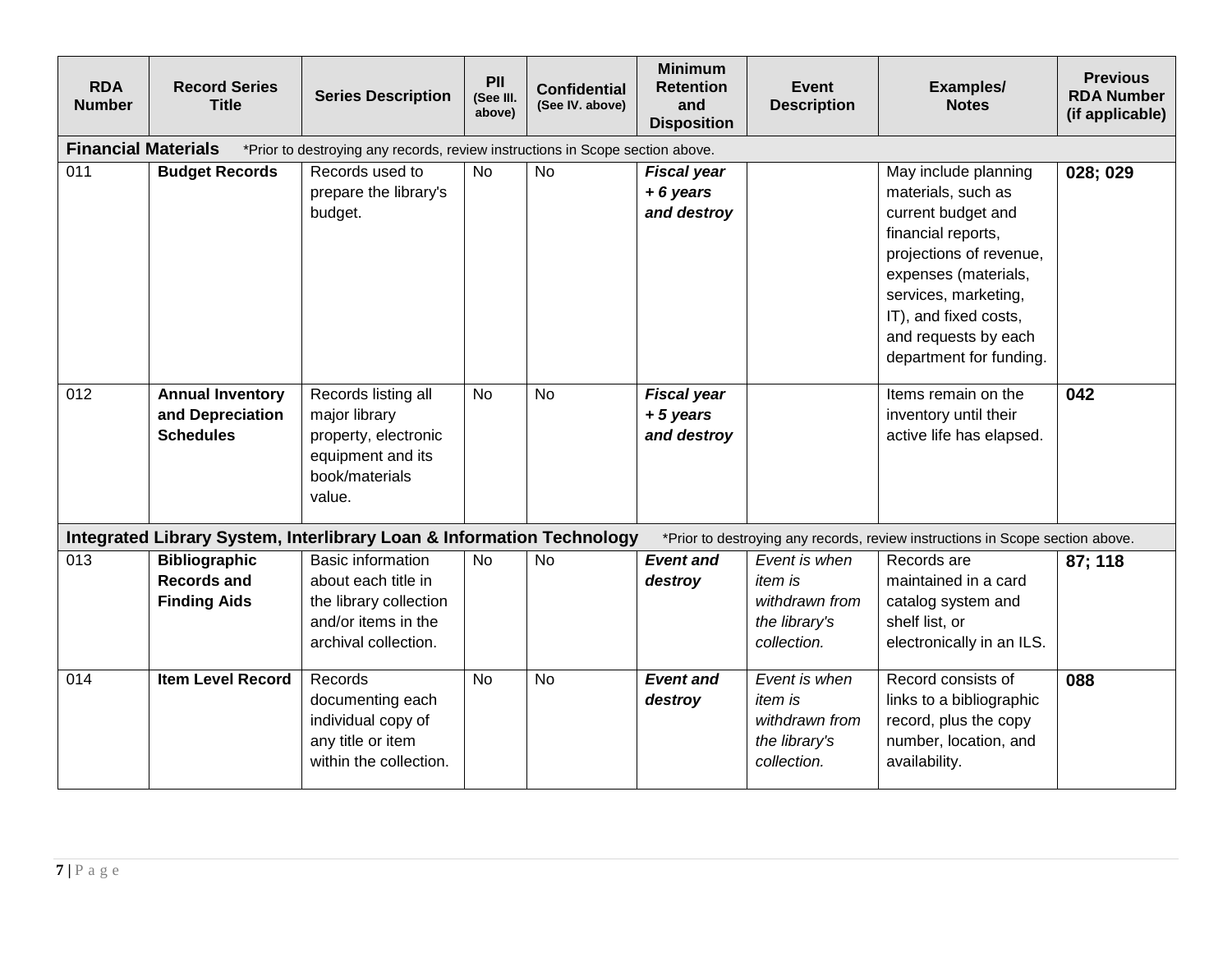| <b>RDA</b><br><b>Number</b> | <b>Record Series</b><br><b>Title</b>                                           | <b>Series Description</b>                                                                                                                                                                                   | PII<br>(See III.<br>above) | <b>Confidential</b><br>(See IV. above) | <b>Minimum</b><br><b>Retention</b><br>and<br><b>Disposition</b> | <b>Event</b><br><b>Description</b>                                                                                                        | Examples/<br><b>Notes</b>                                                                                                                                     | <b>Previous</b><br><b>RDA Number</b><br>(if applicable) |
|-----------------------------|--------------------------------------------------------------------------------|-------------------------------------------------------------------------------------------------------------------------------------------------------------------------------------------------------------|----------------------------|----------------------------------------|-----------------------------------------------------------------|-------------------------------------------------------------------------------------------------------------------------------------------|---------------------------------------------------------------------------------------------------------------------------------------------------------------|---------------------------------------------------------|
| 015                         | <b>Authority Files</b>                                                         | Authority information<br>used to identify<br>names and subjects<br>according to<br>established rules in<br>bibliographic<br>records.                                                                        | <b>No</b>                  | <b>No</b>                              | <b>Event and</b><br>destroy                                     | Event is when<br>item is<br>withdrawn from<br>the library's<br>collection.                                                                | Records are deleted<br>from an ILS when there<br>is no longer an item to<br>which it can refer (blind<br>reference).                                          | 089                                                     |
| 016                         | <b>Patron</b><br><b>Registration and</b><br><b>Application</b><br><b>Forms</b> | Patron registration<br>and applications<br>used to identify each<br>individual, including<br>contact information,<br>who may borrow<br>materials or use<br>library resources.                               | Yes                        | Yes, Wis.<br>Stat. §<br>43.30(1m)      | <b>Event and</b><br>destroy<br>confidential                     | Event is when<br>the information<br>has been<br>entered into the<br>Patron<br>Database and<br>information is<br>verified for<br>accuracy. | Forms may include,<br>registration or policy<br>acknowledgement for<br>other library services or<br>privileges, such as<br>acceptable use of the<br>Internet. | 090                                                     |
| 017                         | <b>Patron Level</b><br><b>Record</b>                                           | Identifying<br>information from the<br>patron registration<br>form and other<br>information entered<br>into the ILS to<br>identify items<br>currently borrowed,<br>fines, holds, and<br>special privileges. | Yes                        | Yes, Wis.<br>Stat. §<br>43.30(1m)      | <b>Event and</b><br>destroy<br>confidential                     | Event is when<br>the card expires<br>without renewal<br>and all items are<br>returned and<br>fines paid, per<br>library policy.           |                                                                                                                                                               | 091                                                     |
| 018                         | <b>Overdue Notices</b>                                                         | Notices are sent to<br>patrons to remind<br>them to return<br>borrowed items.                                                                                                                               | Yes                        | Yes, Wis.<br>Stat. §<br>43.30(1m)      | <b>Event and</b><br>destroy<br>confidential                     | Event is when<br>fines are paid or<br>are written off,<br>per library or<br>system policy.                                                | Notices may be<br>generated manually or<br>automatically by the<br>ILS.                                                                                       | 092                                                     |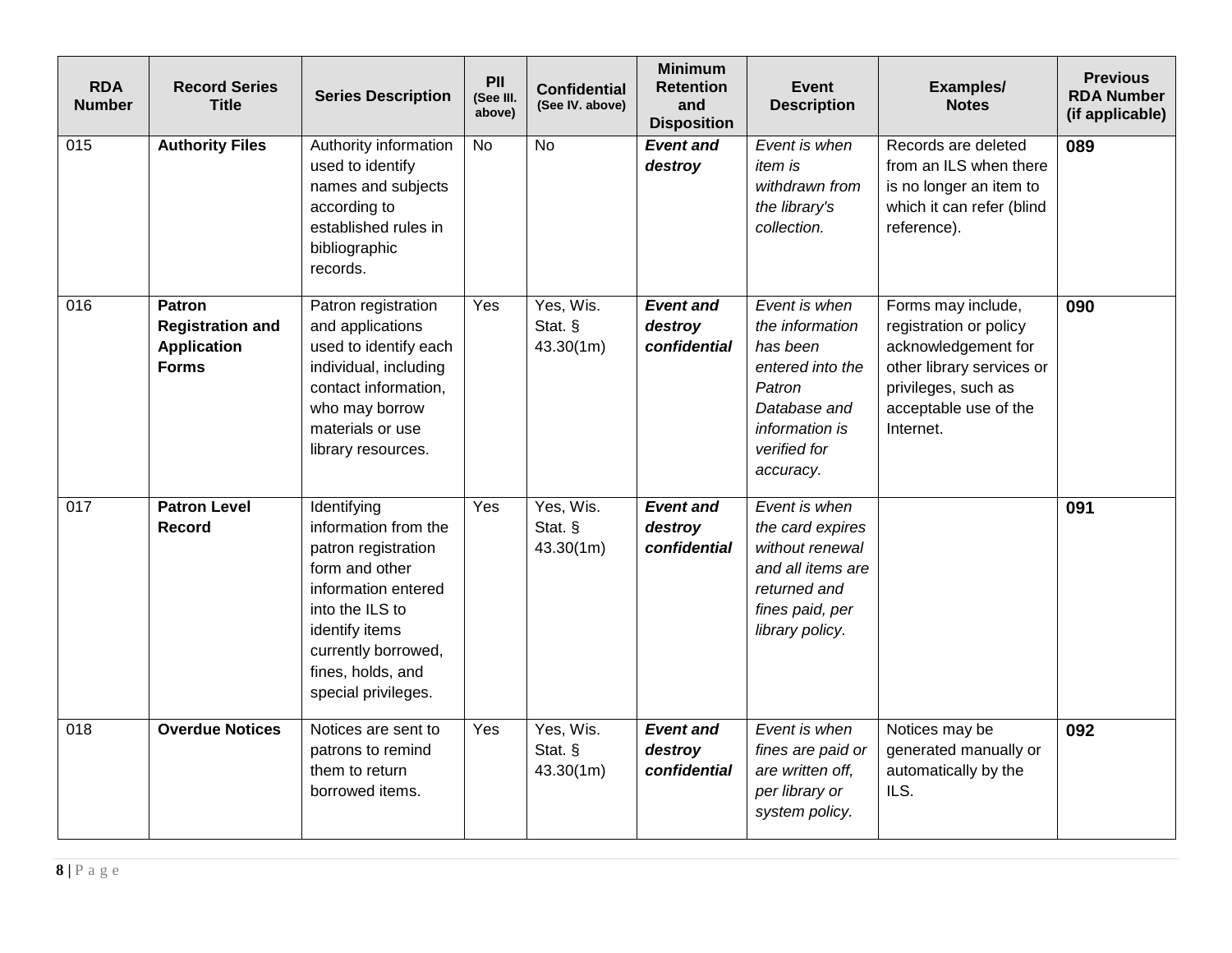| <b>RDA</b><br><b>Number</b> | <b>Record Series</b><br><b>Title</b>                          | <b>Series Description</b>                                                                                                                                                | PII<br>(See III.<br>above) | <b>Confidential</b><br>(See IV. above) | <b>Minimum</b><br><b>Retention</b><br>and<br><b>Disposition</b> | <b>Event</b><br><b>Description</b>                                     | Examples/<br><b>Notes</b>                                                                                     | <b>Previous</b><br><b>RDA Number</b><br>(if applicable) |
|-----------------------------|---------------------------------------------------------------|--------------------------------------------------------------------------------------------------------------------------------------------------------------------------|----------------------------|----------------------------------------|-----------------------------------------------------------------|------------------------------------------------------------------------|---------------------------------------------------------------------------------------------------------------|---------------------------------------------------------|
| 019                         | <b>Library Use</b><br><b>Reports and</b><br><b>Statistics</b> | Reports<br>summarizing<br>acquisition,<br>interlibrary loan<br>activity, catalog, and<br>circulation activities.                                                         | <b>No</b>                  | <b>No</b>                              | Creation $+1$<br>year and<br>destroy                            |                                                                        | Libraries should be<br>aware of what use<br>report information their<br>shared ILS retains.                   | 093                                                     |
| 020                         | <b>Interlibrary Loan</b><br><b>Records</b>                    | Records used to<br>track the request<br>and return of library<br>items with libraries<br>outside the local ILS.                                                          | Yes                        | Yes, Wis.<br>Stat. §<br>43.30(1m)      | <b>Event and</b><br>destroy<br>confidential                     | Event is when<br>item is returned<br>to the lending<br>library.        | Records indicate when<br>and where the item<br>was sent, when it is<br>due back, and when it<br>was returned. | 095                                                     |
| 021                         | <b>Interlibrary Loan</b><br><b>Request Records</b>            | Records providing<br>information about<br>items shipped,<br>unfilled requests,<br>conditional loans.<br>renewal requests,<br>and returns.                                | Yes                        | Yes, Wis.<br>Stat. §<br>43.30(1m)      | $Event + 30$<br>days and<br>destroy<br>confidential             | Event is when<br><i>item is returned</i><br>to the lending<br>library. |                                                                                                               | 096; 097                                                |
| 022                         | Log of Interlibrary<br>Loan<br><b>Transactions</b>            | Information of ILL<br>activity, date<br>shipped, place<br>shipped from and to,<br>the title, and the date<br>it was returned for all<br>requests by member<br>libraries. | <b>No</b>                  | <b>No</b>                              | $Event + 30$<br>days and<br>destroy                             | Event is when<br><i>item is returned</i><br>to the lending<br>library. | This log is a source<br>document for monthly<br>statistics.                                                   | 098                                                     |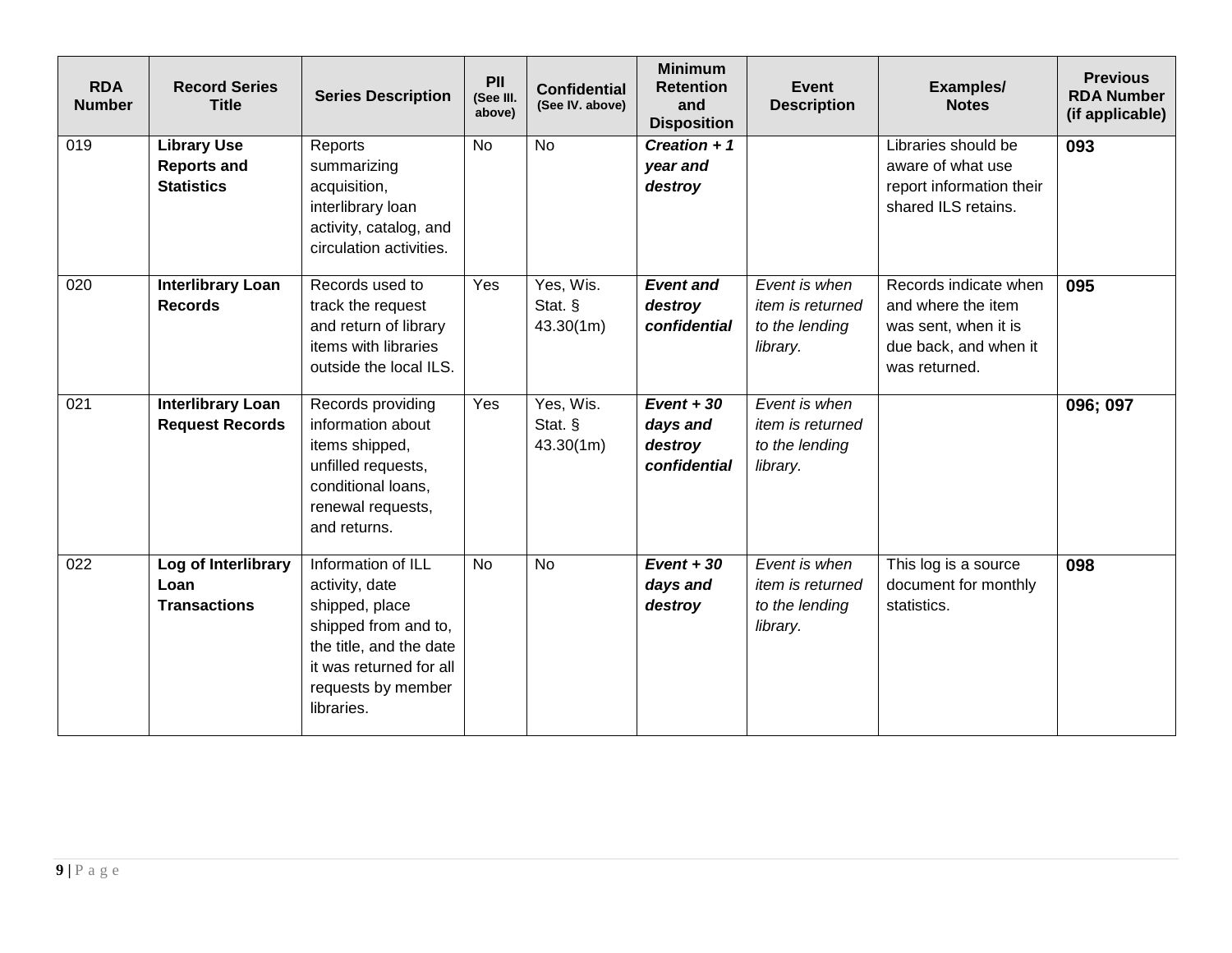| <b>RDA</b><br><b>Number</b> | <b>Record Series</b><br><b>Title</b>                                     | <b>Series Description</b>                                                                                                                                 | PII<br>(See III.<br>above) | <b>Confidential</b><br>(See IV. above) | <b>Minimum</b><br><b>Retention</b><br>and<br><b>Disposition</b> | <b>Event</b><br><b>Description</b>                                                            | Examples/<br><b>Notes</b>                                                                                                                    | <b>Previous</b><br><b>RDA Number</b><br>(if applicable) |
|-----------------------------|--------------------------------------------------------------------------|-----------------------------------------------------------------------------------------------------------------------------------------------------------|----------------------------|----------------------------------------|-----------------------------------------------------------------|-----------------------------------------------------------------------------------------------|----------------------------------------------------------------------------------------------------------------------------------------------|---------------------------------------------------------|
|                             | <b>Departmental Records</b>                                              | *Prior to destroying any records, review instructions in Scope section above.                                                                             |                            |                                        |                                                                 |                                                                                               |                                                                                                                                              |                                                         |
| $\overline{023}$            | Internet,<br><b>Equipment or</b><br><b>Room Use</b><br><b>Agreements</b> | Patron agreements<br>to abide by the<br>library's policies<br>when using a<br>computer, the<br>internet, and<br>equipment or rooms<br>at the library.     | Yes                        | Yes, Wis.<br>Stat. §<br>43.30(1m)      | <b>Event and</b><br>destroy<br>confidential                     | Event is end of<br>business day or<br>when equipment<br>or room are<br>returned<br>undamaged. | Agreements include<br>the personally<br>identifiable information<br>about the patron.                                                        | 103; 104                                                |
| 024                         | <b>Reference</b><br><b>Requests &amp;</b><br><b>Responses</b>            | Records<br>documenting<br>research or scholarly<br>requests for<br>information about or<br>access to items<br>within the<br>institution's<br>collections. | Yes                        | Yes, Wis.<br>Stat. §<br>43.30(1m)      | <b>Event and</b><br>destroy<br>confidential                     | Event is date<br>request is<br>fulfilled or<br>response is<br>provided.                       | May include<br>requester's contact<br>information and<br>records necessary for<br>the administration of<br>the institution's ILL<br>program. | 106                                                     |
| 025                         | Programming and<br><b>Events Files</b>                                   | Information about<br>specific library<br>programs or events.                                                                                              | <b>No</b>                  | <b>No</b>                              | $Event + 1$<br>year and<br>destroy                              | Event is date of<br>the program or<br>event.                                                  | May contain a copy of<br>materials developed for<br>publicity and<br>programming, and<br>evaluation forms.                                   | 108; 109;<br>111;112                                    |
| 026                         | <b>Contest Entry</b><br><b>Forms</b>                                     | Forms used to<br>award prizes for<br>contests.                                                                                                            | Yes                        | Yes, Wis.<br>Stat. $\S$<br>43.30(1m)   | $Event + 30$<br>days and<br>destroy<br>confidential             | Event is when<br>contest winner<br>is determined.                                             | May include names,<br>contact information,<br>school, grade, and<br>age.                                                                     | 110                                                     |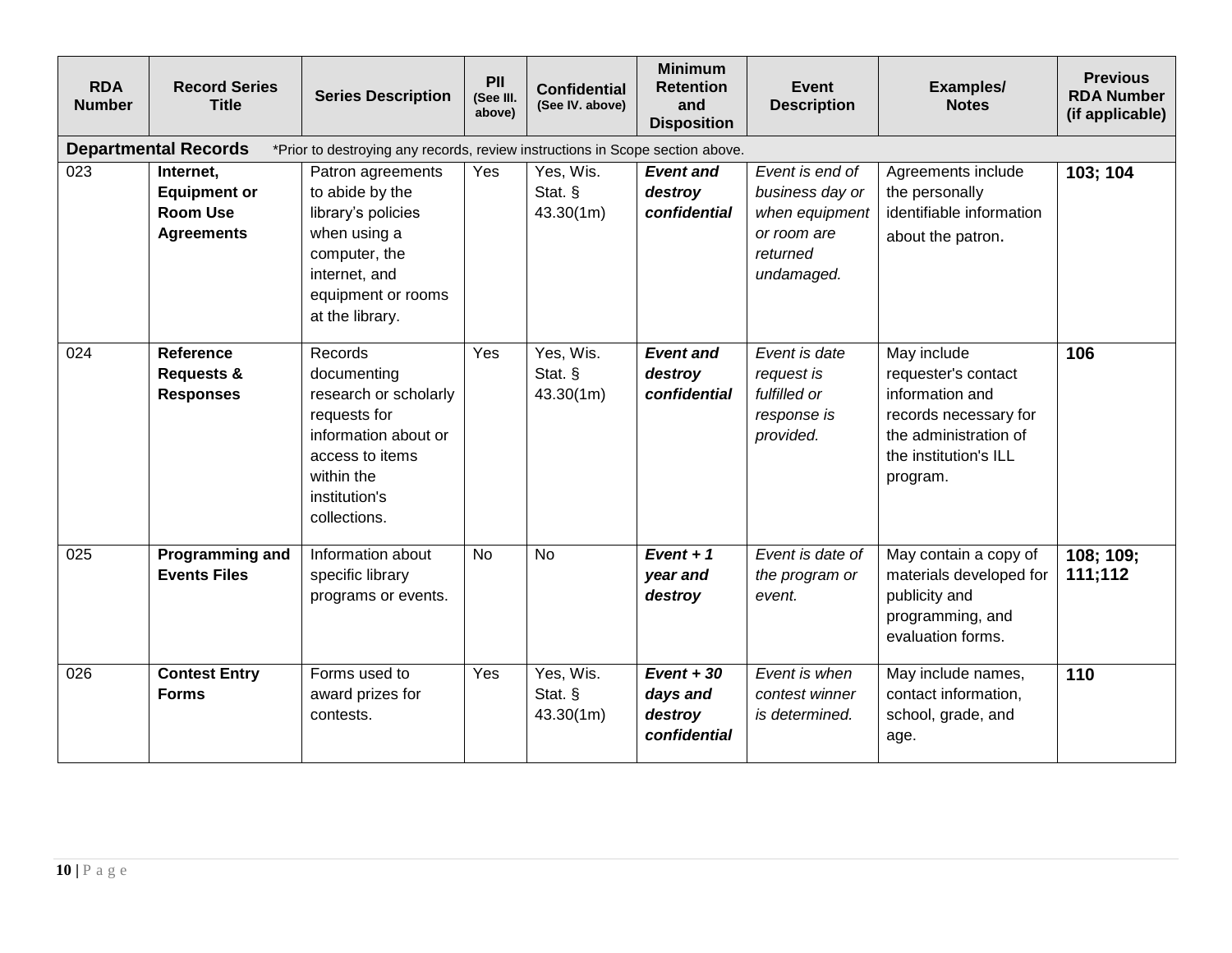| <b>RDA</b><br><b>Number</b> | <b>Record Series</b><br><b>Title</b>                                                                  | <b>Series Description</b>                                                                                                                                                                                                                                                                                       | PII<br>(See III.<br>above) | <b>Confidential</b><br>(See IV. above)      | <b>Minimum</b><br><b>Retention</b><br>and<br><b>Disposition</b> | <b>Event</b><br><b>Description</b>                                            | Examples/<br><b>Notes</b>                                                                                                                                                                                                                                              | <b>Previous</b><br><b>RDA Number</b><br>(if applicable) |
|-----------------------------|-------------------------------------------------------------------------------------------------------|-----------------------------------------------------------------------------------------------------------------------------------------------------------------------------------------------------------------------------------------------------------------------------------------------------------------|----------------------------|---------------------------------------------|-----------------------------------------------------------------|-------------------------------------------------------------------------------|------------------------------------------------------------------------------------------------------------------------------------------------------------------------------------------------------------------------------------------------------------------------|---------------------------------------------------------|
| 027                         | <b>Press Releases</b>                                                                                 | Official press<br>releases and related<br>topical indexes.                                                                                                                                                                                                                                                      | <b>No</b>                  | <b>No</b>                                   | Creation $+5$<br>years and<br>destroy                           |                                                                               |                                                                                                                                                                                                                                                                        | 114                                                     |
| 028                         | <b>Archival</b><br>Accession /<br><b>Deaccession</b><br><b>Records and</b><br><b>Processing Files</b> | Information<br>documenting the<br>transfer of legal and<br>physical custody of<br>materials<br>(photographs,<br>documents, objects,<br>printed materials,<br>furniture, etc.) to and<br>from local history<br>collections including<br>what is retained or<br>deaccessioned<br>during collection<br>processing. | Yes                        | May contain,<br>Wis. Stat. §<br>43.58(7)(a) | <b>Permanent</b>                                                |                                                                               | May include date of<br>transfer, name or brief<br>bio of the<br>donor/creator, contents<br>of container,<br>documentation<br>transferring intellectual<br>property rights to the<br>library, restrictions of<br>collection on use and<br>letter of<br>acknowledgement. | 116; 117                                                |
|                             |                                                                                                       | <b>Library System / Shared Automated System Records</b>                                                                                                                                                                                                                                                         |                            |                                             |                                                                 | *Prior to destroying any records, review instructions in Scope section above. |                                                                                                                                                                                                                                                                        |                                                         |
| 029                         | <b>Library System</b><br><b>Plans</b>                                                                 | Plans identifying the<br>services that are<br>offered by the library<br>system, and the<br>budget for other                                                                                                                                                                                                     | No                         | No                                          | $Event + 10$<br>years and<br>transfer to<br><b>WHS</b>          | Event is<br>superseded.                                                       | The system board<br>approves the plan and<br>it must also be<br>approved by DPI.<br>Retention per Wis.                                                                                                                                                                 | 119                                                     |
|                             |                                                                                                       | services.                                                                                                                                                                                                                                                                                                       |                            |                                             |                                                                 |                                                                               | Admin. Code ch. Pl<br>$6.06(4)(a)$ .                                                                                                                                                                                                                                   |                                                         |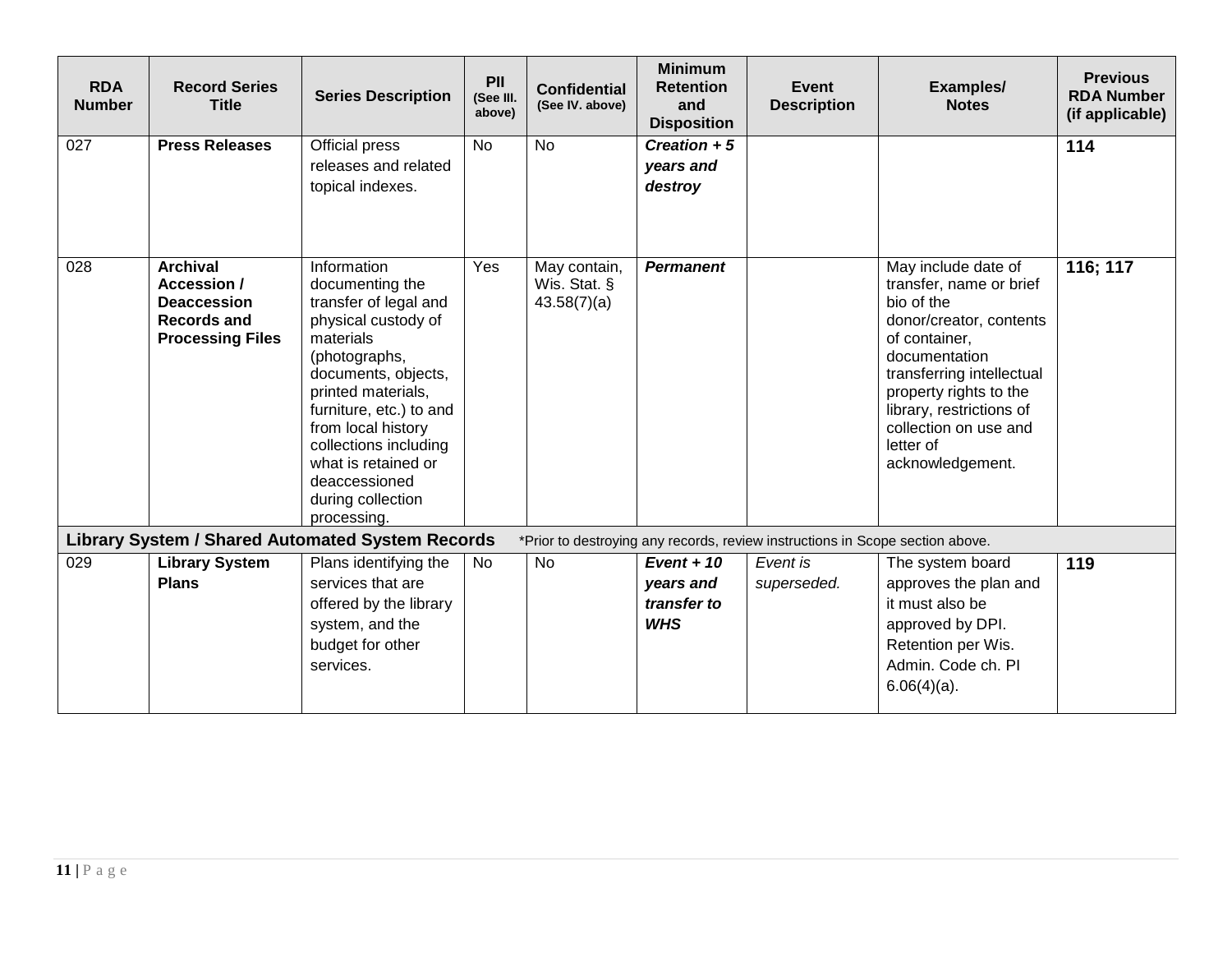| <b>RDA</b><br><b>Number</b> | <b>Record Series</b><br><b>Title</b>                                         | <b>Series Description</b>                                                                                                                                          | PII<br>(See III.<br>above) | <b>Confidential</b><br>(See IV. above) | <b>Minimum</b><br><b>Retention</b><br>and<br><b>Disposition</b> | <b>Event</b><br><b>Description</b>                                     | Examples/<br><b>Notes</b>                                                                                                              | <b>Previous</b><br><b>RDA Number</b><br>(if applicable) |
|-----------------------------|------------------------------------------------------------------------------|--------------------------------------------------------------------------------------------------------------------------------------------------------------------|----------------------------|----------------------------------------|-----------------------------------------------------------------|------------------------------------------------------------------------|----------------------------------------------------------------------------------------------------------------------------------------|---------------------------------------------------------|
| 030                         | <b>Materials and</b><br>Rotating<br><b>Collections</b><br><b>Records</b>     | Lists of current<br>materials available<br>for use by member<br>libraries.                                                                                         | <b>No</b>                  | <b>No</b>                              | <b>Event and</b><br>destroy                                     | Event is<br>superseded or<br>no longer<br>needed.                      | May include<br>professional<br>collections,<br>supplemental<br>materials, AV<br>materials, or rotating<br>collections.                 | 122; 123                                                |
| 031                         | <b>Materials and</b><br>Rotating<br><b>Collections Use</b><br><b>Summary</b> | Report of the<br>circulation or<br>distribution<br>information from the<br>system holdings to<br>borrowers or<br>member libraries'<br>temporary holding<br>status. | <b>No</b>                  | <b>No</b>                              | $Event + 30$<br>days and<br>destroy<br>confidential             | Event is when<br><i>item is returned</i><br>to the lending<br>library. |                                                                                                                                        | 124                                                     |
| 032                         | <b>Delivery Service</b><br><b>Forms</b>                                      | Records<br>documenting ILL<br>items that are in<br>transit.                                                                                                        | <b>No</b>                  | <b>No</b>                              | <b>Event and</b><br>destroy                                     | Event is when<br>item has been<br>delivered.                           | May include courier<br>routes and hub<br>connections with other<br>state, system, school<br>district, and private<br>courier services. | 125; 126                                                |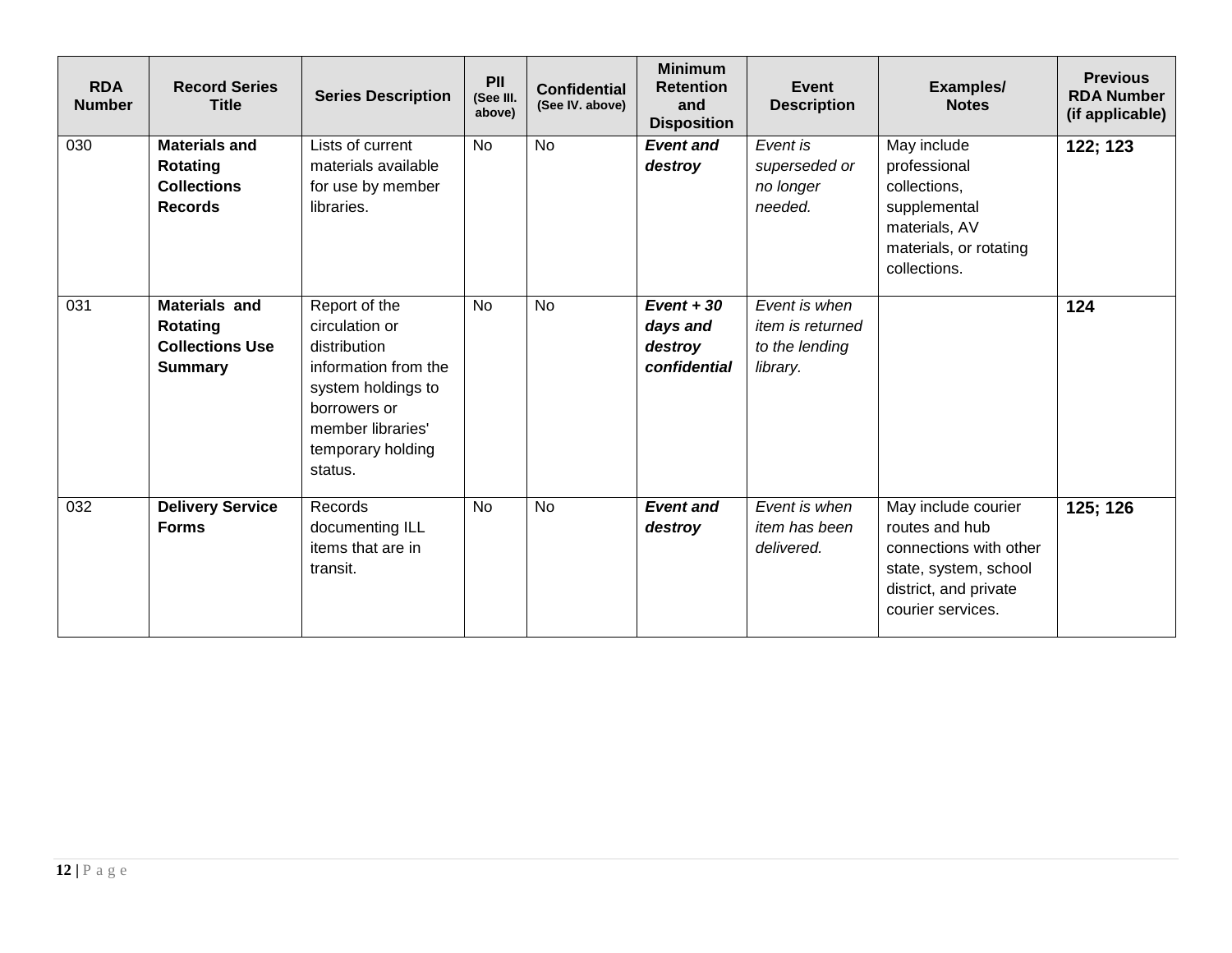|                   | <b>Closed Series</b><br>A closed series contains records that are no longer created, nor are they expected to be in the future. |                                                                 |                                                                     |  |  |  |  |  |  |
|-------------------|---------------------------------------------------------------------------------------------------------------------------------|-----------------------------------------------------------------|---------------------------------------------------------------------|--|--|--|--|--|--|
| <b>RDA Number</b> | <b>Record Series Title</b>                                                                                                      | <b>Minimum</b><br><b>Retention</b><br>and<br><b>Disposition</b> | <b>Rationale</b>                                                    |  |  |  |  |  |  |
| 008               | <b>Subject Files</b>                                                                                                            | $ACT+5$                                                         | Individual RDAs in the GRS cover records in a more succinct manner. |  |  |  |  |  |  |
| 053               | <b>License and Permits</b>                                                                                                      | $EXP+1$                                                         | Not a public library record.                                        |  |  |  |  |  |  |
| 054               | <b>Inspection Reports</b>                                                                                                       | <b>ACT</b>                                                      | Not a public library record.                                        |  |  |  |  |  |  |
| 059               | <b>Mobile Collection</b><br><b>Schedule</b>                                                                                     | <b>SUP</b>                                                      | <b>Duplicates 126 Delivery and Mobile Collections Schedule</b>      |  |  |  |  |  |  |
| 094               | <b>Online Union Catalogs</b>                                                                                                    | <b>ACT</b>                                                      | Obsolete.                                                           |  |  |  |  |  |  |
| 101               | <b>Interlibrary Loan (ILL)</b><br><b>Reference Codes</b>                                                                        | <b>ACT</b>                                                      | Not a public library record.                                        |  |  |  |  |  |  |
| 102               | <b>ILL Periodical Title</b><br><b>Requests</b>                                                                                  | $FIS+5$                                                         | Not a public library record.                                        |  |  |  |  |  |  |
| 113               | <b>Library Newsletters</b>                                                                                                      | $CR+3$                                                          | Not a public library record.                                        |  |  |  |  |  |  |
| 121               | <b>Membership Lists</b>                                                                                                         | <b>ACT</b>                                                      | Not a public library record.                                        |  |  |  |  |  |  |
| 128               | <b>Workshop Calendars</b><br>and Flyers                                                                                         | <b>SUP</b>                                                      | Not a public library record.                                        |  |  |  |  |  |  |
|                   |                                                                                                                                 |                                                                 |                                                                     |  |  |  |  |  |  |
|                   |                                                                                                                                 |                                                                 |                                                                     |  |  |  |  |  |  |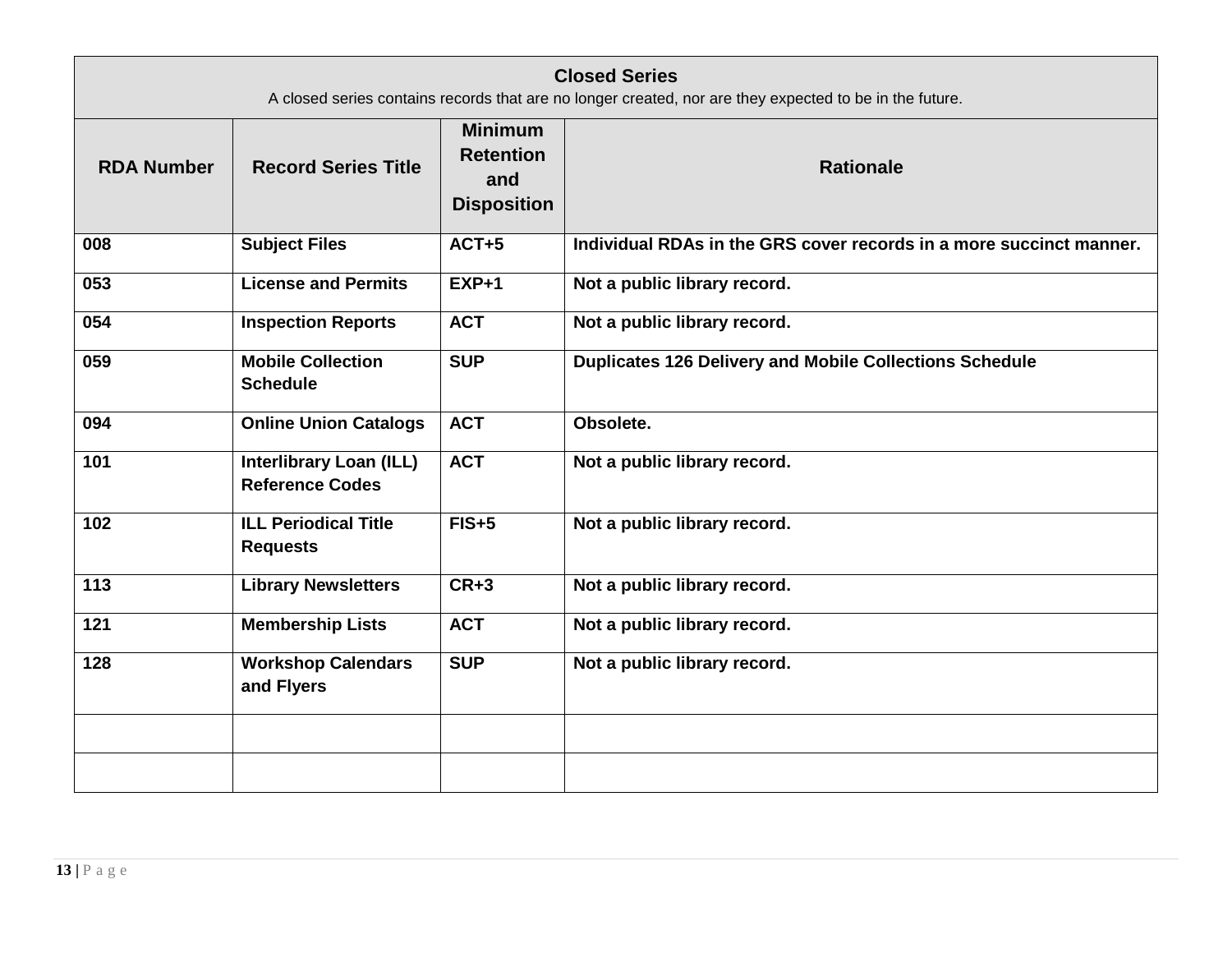#### **Related Records Series**

Information on other record series in approved GRSs which may relate to the broader functional area of this GRS. These record series are listed to facilitate a more complete understanding of all the record series within the broad scope of this function of government. It may not however contain a complete listing of all records series used within your agency for these types of business records.

| <b>RDA Number</b> | <b>Record Series Title</b> | <b>Description</b> | <b>Notes/Comments</b> |
|-------------------|----------------------------|--------------------|-----------------------|
|                   |                            |                    |                       |
|                   |                            |                    |                       |
|                   |                            |                    |                       |
|                   |                            |                    |                       |
|                   |                            |                    |                       |
|                   |                            |                    |                       |
|                   |                            |                    |                       |
|                   |                            |                    |                       |
|                   |                            |                    |                       |
|                   |                            |                    |                       |
|                   |                            |                    |                       |
|                   |                            |                    |                       |
|                   |                            |                    |                       |
|                   |                            |                    |                       |
|                   |                            |                    |                       |
|                   |                            |                    |                       |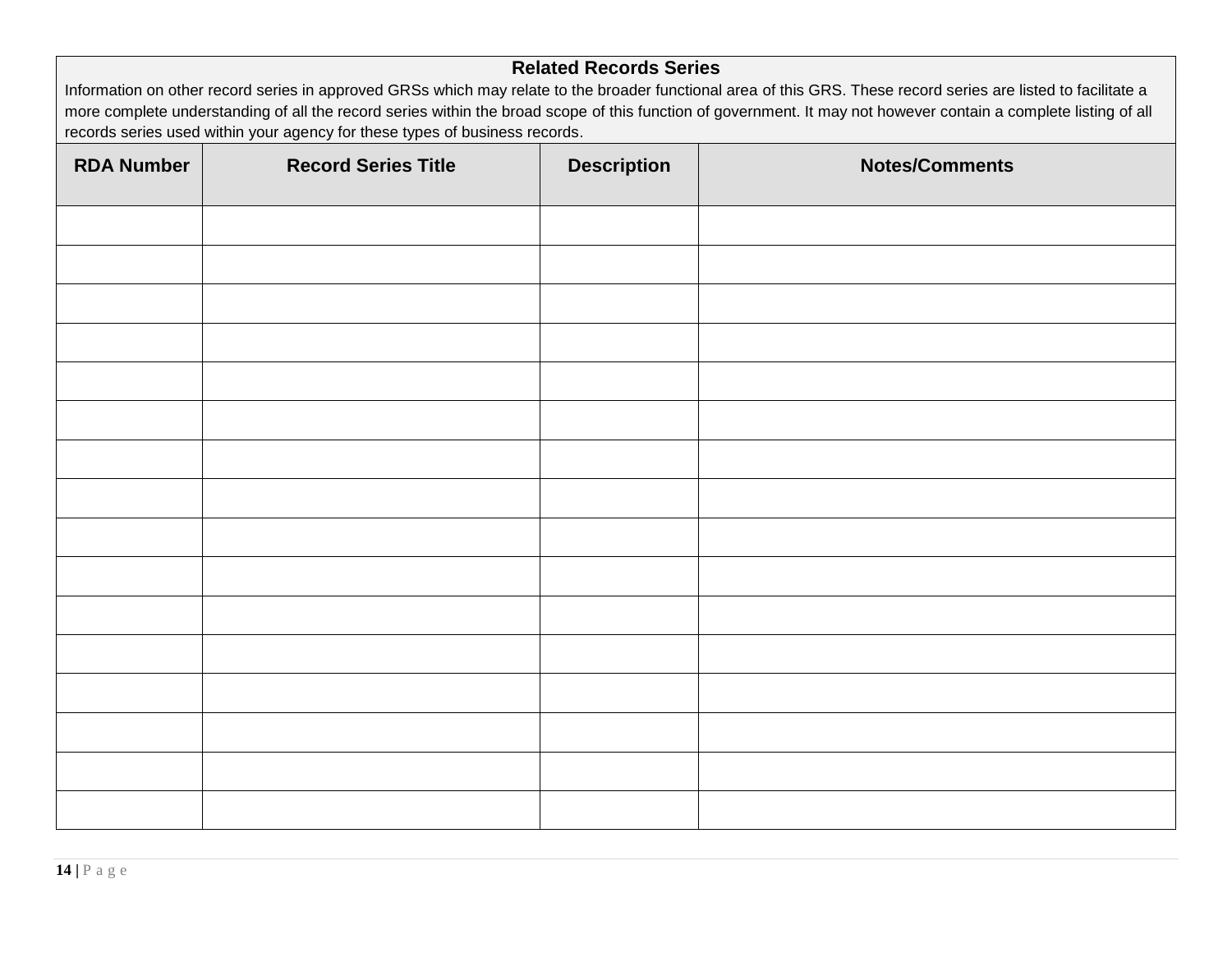|                      | <b>Revision History</b><br>A listing of changes to this GRS.<br>Superseded General Records Schedules available on the Public Records Board webpage. |                                                                 |                         |  |  |  |  |  |  |
|----------------------|-----------------------------------------------------------------------------------------------------------------------------------------------------|-----------------------------------------------------------------|-------------------------|--|--|--|--|--|--|
| <b>Revision Date</b> | <b>RDA Number</b>                                                                                                                                   | <b>Record Series Title</b>                                      | <b>Revision Made</b>    |  |  |  |  |  |  |
| 01/2017              | 002                                                                                                                                                 | <b>Policy Manual</b>                                            | Superseded by ADM00023. |  |  |  |  |  |  |
| 01/2017              | 005                                                                                                                                                 | <b>Minutes and Meeting Materials</b>                            | Superseded by ADM00025. |  |  |  |  |  |  |
| 01/2017              | 006                                                                                                                                                 | <b>General Correspondence</b>                                   | Superseded by ADM00010. |  |  |  |  |  |  |
| 01/2017              | 007                                                                                                                                                 | <b>Director/Assistant Director's Reports</b>                    | Superseded by ADM00025. |  |  |  |  |  |  |
| 01/2017              | 009                                                                                                                                                 | <b>Meeting Records - Internal Staff</b>                         | Superseded by ADM00027. |  |  |  |  |  |  |
| 01/2017              | 010                                                                                                                                                 | <b>Procedures</b>                                               | Superseded by ADM00027. |  |  |  |  |  |  |
| 01/2017              | 011                                                                                                                                                 | <b>Planners/Calendars</b>                                       | Superseded by ADM00005. |  |  |  |  |  |  |
| 01/2017              | 014                                                                                                                                                 | <b>Grant Files</b>                                              | Superseded by ADM00013. |  |  |  |  |  |  |
| 01/2017              | 018                                                                                                                                                 | <b>Compliments/Complaints/Suggestions</b>                       | Superseded by ADM00007. |  |  |  |  |  |  |
| 01/2017              | 020                                                                                                                                                 | <b>Strategic Planning - Development</b><br><b>Documentation</b> | Superseded by ADM00017. |  |  |  |  |  |  |
| 01/2017              | 021                                                                                                                                                 | <b>Strategic Planning - Final</b>                               | Superseded by ADM00017. |  |  |  |  |  |  |
| 01/2017              | 022                                                                                                                                                 | <b>Open Records Requests</b>                                    | Superseded by ADM00022. |  |  |  |  |  |  |
| 01/2017              | 023                                                                                                                                                 | <b>Contracts</b>                                                | Superseded by PUR00010. |  |  |  |  |  |  |
| 01/2017              | 024                                                                                                                                                 | Leases                                                          | Superseded by PUR00010. |  |  |  |  |  |  |
| 01/2017              | 027                                                                                                                                                 | <b>Staff/System Newsletters</b>                                 | Superseded by ADM00015. |  |  |  |  |  |  |
| 01/2017              | 030                                                                                                                                                 | <b>Annual Financial Report/Audit</b>                            | Superseded by 90000004. |  |  |  |  |  |  |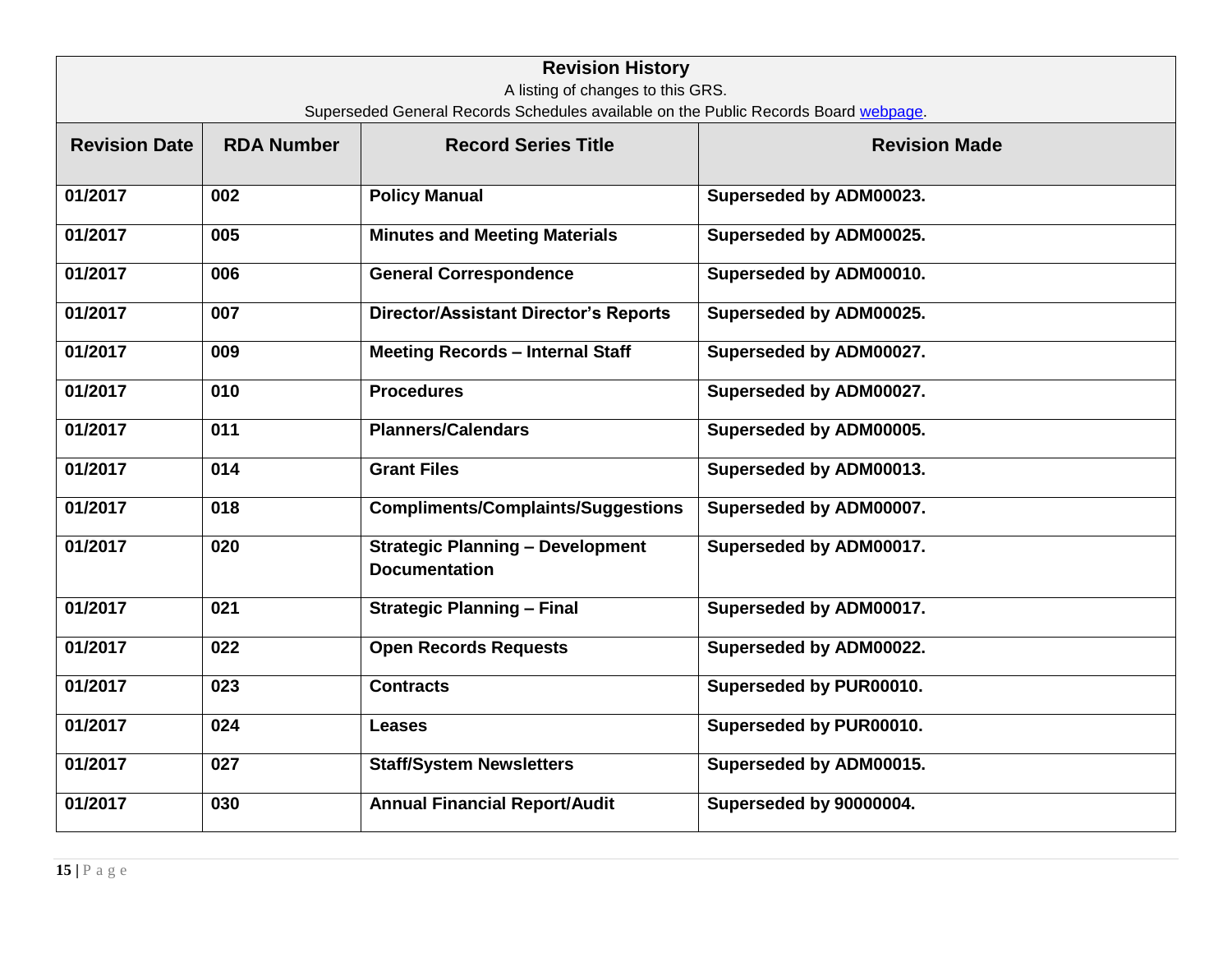| <b>Revision History</b><br>A listing of changes to this GRS.<br>Superseded General Records Schedules available on the Public Records Board webpage. |                   |                                            |                                     |  |  |
|-----------------------------------------------------------------------------------------------------------------------------------------------------|-------------------|--------------------------------------------|-------------------------------------|--|--|
| <b>Revision Date</b>                                                                                                                                | <b>RDA Number</b> | <b>Record Series Title</b>                 | <b>Revision Made</b>                |  |  |
| 01/2017                                                                                                                                             | 031               | <b>Monthly Financial Reports</b>           | Superseded by 90000002.             |  |  |
| 01/2017                                                                                                                                             | 032               | <b>Accounts Payable/Receivable</b>         | Superseded by 90000021.             |  |  |
| 01/2017                                                                                                                                             | 033               | <b>Journal Entries/General Ledger</b>      | Superseded by 90000021.             |  |  |
| 01/2017                                                                                                                                             | 034               | <b>Balance Sheet</b>                       | Superseded by 90000021.             |  |  |
| 01/2017                                                                                                                                             | 035               | <b>Deposit Slips and Cancelled Checks</b>  | Superseded by 90000041.             |  |  |
| 01/2017                                                                                                                                             | 036               | <b>Invoices</b>                            | Superseded by 90000021.             |  |  |
| 01/2017                                                                                                                                             | 037               | <b>Purchase/Order Records</b>              | Superseded by PUR00010.             |  |  |
| 01/2017                                                                                                                                             | 038               | <b>Sales Records</b>                       | Superseded by 90000021.             |  |  |
| 01/2017                                                                                                                                             | 039               | <b>Cash Receipts</b>                       | Superseded by 90000021.             |  |  |
| 01/2017                                                                                                                                             | 040               | <b>Petty Cash Vouchers</b>                 | Superseded by 90000021.             |  |  |
| 01/2017                                                                                                                                             | 041               | <b>Bank Statements and Reconciliation</b>  | Superseded by 90000021.             |  |  |
| 01/2017                                                                                                                                             | 043               | <b>State Tax Returns</b>                   | Superseded by 90000092.             |  |  |
| 01/2017                                                                                                                                             | 044               | <b>Payroll Deduction/Liability Records</b> | Superseded by PAY00021.             |  |  |
| 01/2017                                                                                                                                             | 045               | <b>Insurance Policies</b>                  | Superseded by RISK0025 & RISK00035. |  |  |
| 01/2017                                                                                                                                             | 046               | <b>Request for Bids, Proposals and RFP</b> | Superseded by PUR00010.             |  |  |
| 01/2017                                                                                                                                             | 047               | <b>W-2 Forms</b>                           | Superseded by PAY00016A.            |  |  |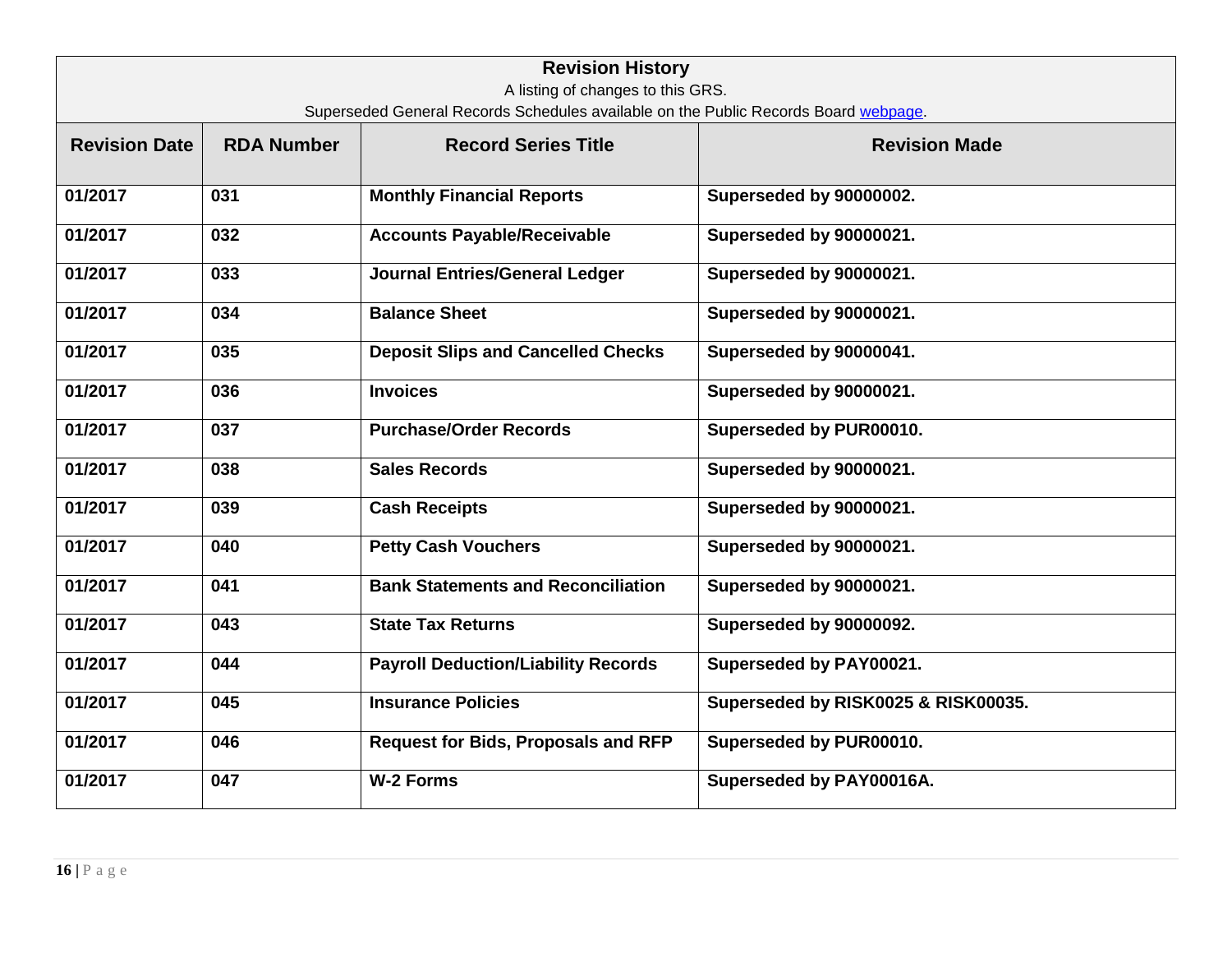| <b>Revision History</b><br>A listing of changes to this GRS.                        |                   |                                                                 |                          |  |  |  |
|-------------------------------------------------------------------------------------|-------------------|-----------------------------------------------------------------|--------------------------|--|--|--|
| Superseded General Records Schedules available on the Public Records Board webpage. |                   |                                                                 |                          |  |  |  |
| <b>Revision Date</b>                                                                | <b>RDA Number</b> | <b>Record Series Title</b>                                      | <b>Revision Made</b>     |  |  |  |
| 01/2017                                                                             | 048               | <b>Employer Contributions to Retirement</b><br><b>Accounts</b>  | Superseded by PAY00012.  |  |  |  |
| 01/2017                                                                             | 049               | <b>Electronic Funds Transfer</b>                                | Superseded by PAY00021.  |  |  |  |
| 01/2017                                                                             | 050               | <b>Payroll Summaries</b>                                        | Superseded by PAY00011.  |  |  |  |
| 01/2017                                                                             | 051               | <b>Payroll Records</b>                                          | Superseded by PAY00011.  |  |  |  |
| 01/2017                                                                             | 052               | <b>Blueprints/Building Plans/Final</b><br><b>Specifications</b> | Superseded by FAC00015.  |  |  |  |
| 01/2017                                                                             | 055               | <b>Hazardous Material Safety Data Sheets</b>                    | Superseded by RISK00048. |  |  |  |
| 01/2017                                                                             | 056               | <b>Security Log</b>                                             | Superseded by FAC00086.  |  |  |  |
| 01/2017                                                                             | 057               | <b>Surveillance Recordings</b>                                  | Superseded by FAC00082.  |  |  |  |
| 01/2017                                                                             | 058               | <b>Vehicle Files</b>                                            | Superseded by FLEET013.  |  |  |  |
| 01/2017                                                                             | 060               | <b>Personnel Files</b>                                          | Superseded by HR000190.  |  |  |  |
| 01/2017                                                                             | 061               | <b>Interview Materials for Non-Hires</b>                        | Superseded by HR000016.  |  |  |  |
| 01/2017                                                                             | 062               | <b>Open Application Files</b>                                   | Superseded by HR000022.  |  |  |  |
| 01/2017                                                                             | 063               | <b>Withholding Forms</b>                                        | Superseded by PAY00021.  |  |  |  |
| 01/2017                                                                             | 064               | <b>Health Plan Applications</b>                                 | Superseded by PAY00021.  |  |  |  |
| 01/2017                                                                             | 065               | <b>Union Membership</b>                                         | Superseded by HR000105.  |  |  |  |
| 01/2017                                                                             | 066               | I-9 File                                                        | Superseded by HR000026.  |  |  |  |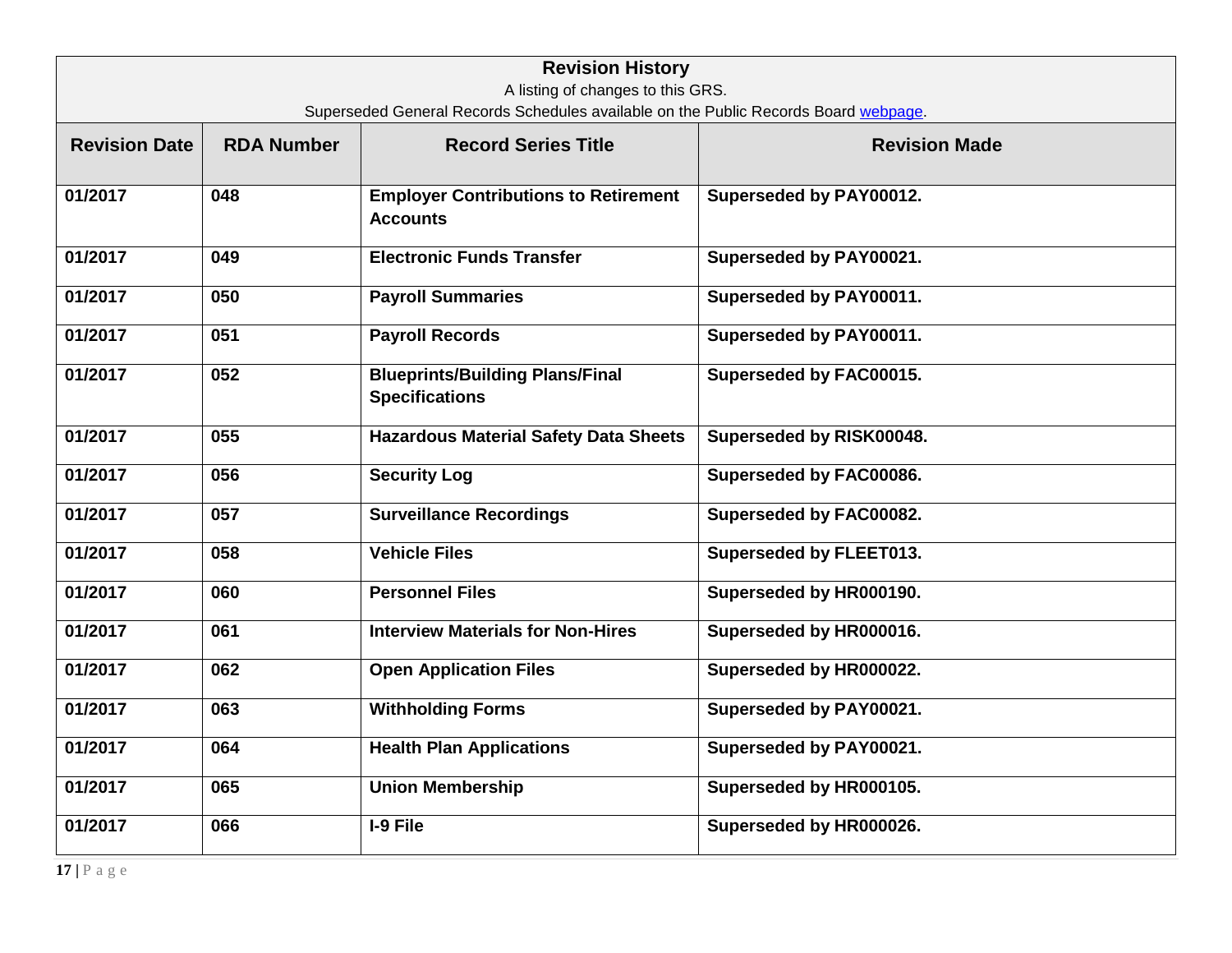| <b>Revision History</b><br>A listing of changes to this GRS.                        |                   |                                                         |                         |  |  |
|-------------------------------------------------------------------------------------|-------------------|---------------------------------------------------------|-------------------------|--|--|
| Superseded General Records Schedules available on the Public Records Board webpage. |                   |                                                         |                         |  |  |
| <b>Revision Date</b>                                                                | <b>RDA Number</b> | <b>Record Series Title</b>                              | <b>Revision Made</b>    |  |  |
| 01/2017                                                                             | 067               | <b>Staff Work Schedules</b>                             | Superseded by ADM00005. |  |  |
| 01/2017                                                                             | 068               | <b>Time and Attendance</b>                              | Superseded by PAY00009. |  |  |
| 01/2017                                                                             | 069               | <b>Vacation and Sick Leave Calculator</b><br>and Report | Superseded by PAY00012. |  |  |
| 01/2017                                                                             | 070               | <b>Time Off/Vacation Requests</b>                       | Superseded by PAY00012. |  |  |
| 01/2017                                                                             | $\overline{071}$  | <b>Employee Injury Records</b>                          | Superseded by RISK0010. |  |  |
| 01/2017                                                                             | 072               | <b>Grievances</b>                                       | Superseded by HR000110. |  |  |
| 01/2017                                                                             | 073               | <b>Union Contract Negotiation Files</b>                 | Superseded by HR000105. |  |  |
| 01/2017                                                                             | 074               | <b>Workers Disability Compensation Files</b>            | Superseded by RISK0010. |  |  |
| 01/2017                                                                             | 075               | <b>Job Descriptions</b>                                 | Superseded by HR000045. |  |  |
| 01/2017                                                                             | 076               | <b>Volunteer/Community Service Files</b>                | Superseded by HR000191. |  |  |
| 01/2017                                                                             | 077               | <b>Continuing Education &amp; Training</b>              | Superseded by HR000185. |  |  |
| 01/2017                                                                             | 078               | <b>User Accounts</b>                                    | Superseded by IT000032. |  |  |
| 01/2017                                                                             | 079               | <b>Confidentiality Form</b>                             | Superseded by IT000033. |  |  |
| 01/2017                                                                             | 080               | <b>Logon ID Request Acknowledged by</b><br><b>User</b>  | Superseded by IT000033. |  |  |
| 01/2017                                                                             | 081               | <b>Security Reports</b>                                 | Superseded by IT000026. |  |  |
| 01/2017                                                                             | 082               | <b>Network Usage Logs</b>                               | Superseded by IT000026. |  |  |